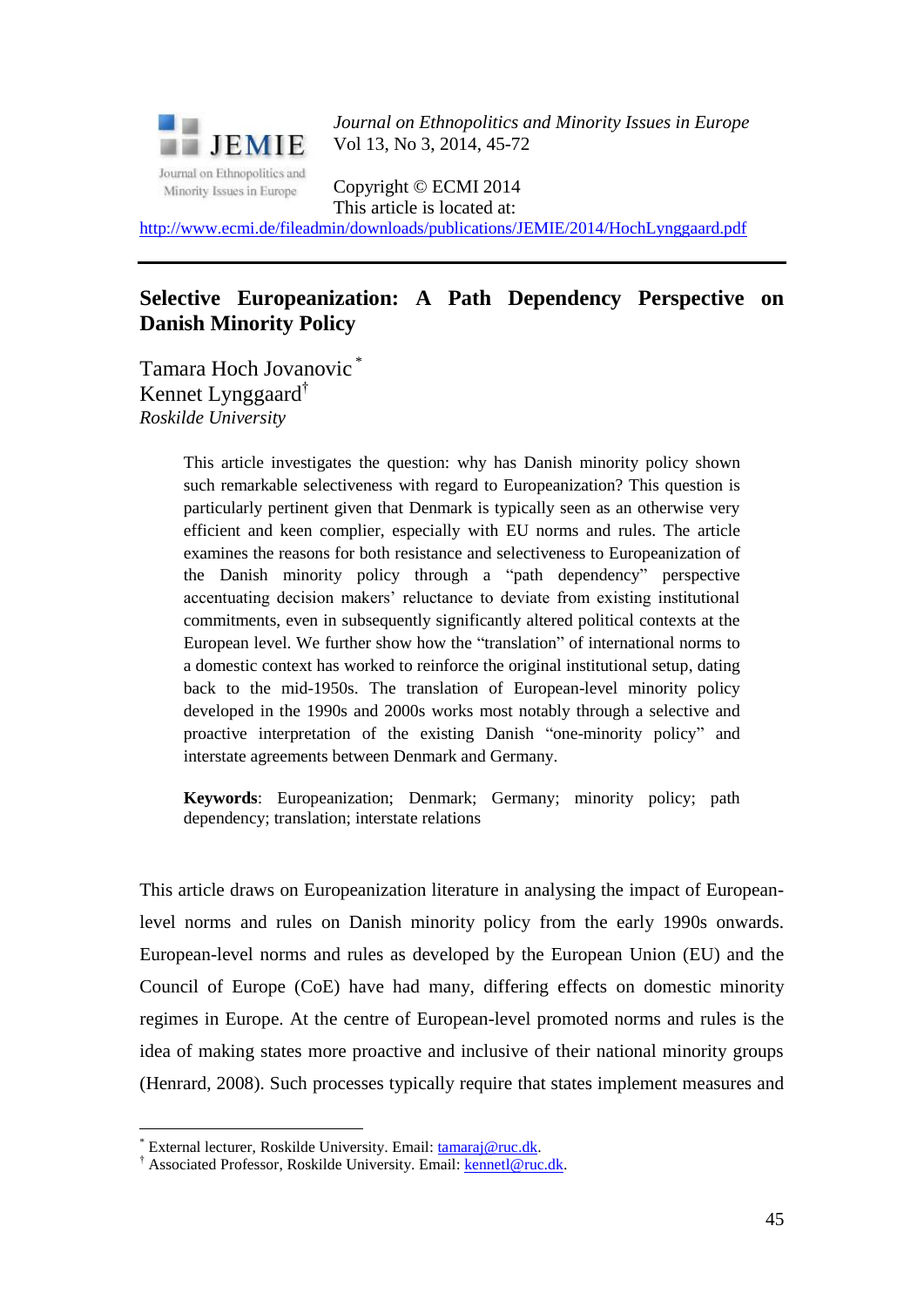promote conditions for preserving minority identities, developing the cultural diversity of minorities with a historical presence, and making commitments to previously excluded groups (Ahmed, 2011; Shoraka, 2010).

Europeanization—in terms of domestic adaptation to European-level norms and rules pertaining to national minority rights—shows a paradoxical and ambiguous development in the Danish case. This is especially evident in relation to the ratification and implementation of CoE's Framework Convention for the Protection of National Minorities (FCNM) (Council of Europe, 1995) and its European Charter for Regional or Minority Languages (ECRML) (Council of Europe, 1992). Following ratification, several states parties to the two CoE instruments introduced new measures within domestic national minority policies (Letschert, 2005; Hofmann, 2005), while various countries have also engaged in broader recognition of national minorities (Eide, 2008). Denmark, however, has demonstrated a careful and selective approach, characterized by narrow interpretations, careful application and reservations. The existing Danish "one-minority" approach, which protects the German minority in South Jutland exclusively, has been reconfirmed and modestly updated in accordance with norms and rules flowing from European-level obligations. Here, the one-minority approach refers to the exclusive recognition granted to the German minority in South Jutland as a national minority in Denmark. This policy dates back to the 1920s and the partition of the former duchy of Schleswig through two plebiscites in connection with the Versailles Peace Treaty. The outcomes of the plebiscites created a new border, a German minority in Denmark, a Danish minority in Germany, and led to the formation of minority policies in each country through interstate negotiations between Germany and Denmark. Denmark's minority policy is thus constructed specifically for the German minority living in South Jutland, covering principles of free education, free use of German in public affairs, freedom to identify as German and free kin-state relations (Becker-Christensen, 1984). Such principles, steadily developed since the 1920s and institutionalized in 1955 with the Bonn-Copenhagen declarations, have been modestly adjusted to European norms and rules on minority rights, especially in the fields of language, cross-border interaction and media coverage. However, the resulting pressures of Europeanization have had only a modest effect on Danish minority policy. While selective European norms have been adopted, existing policy is still shaped by institutional arrangements originally designed through Danish and German interstate negotiations and applied only to the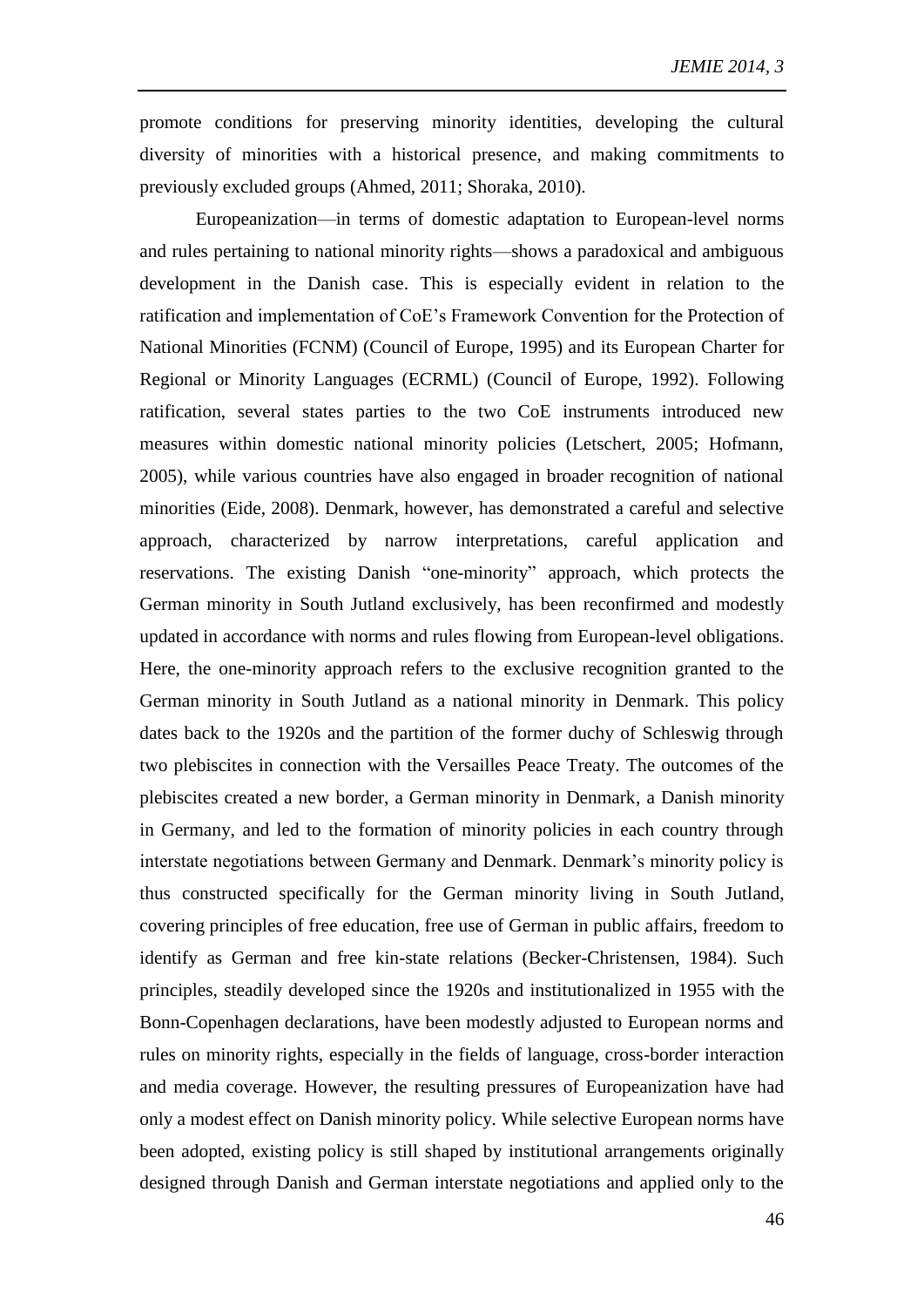German minority living in South Jutland. Despite the historical presence of other minority groups in Denmark, the FCNM and ECRML are only narrowly applied (Weller, 2008) and Denmark shies away from extending recognition to other national minorities in Denmark. For example, Denmark is one of the few countries in Europe, and the only Scandinavian country, not to recognize the Roma community as a national minority. Similarly, the historically present Faeroese and Greenlanders are also excluded from national minority protection under Danish minority policy, even when pressured by various CoE bodies and other international non-governmental organizations. The populations of the Faroe Islands and Greenland are subjects of special agreements in Denmark and inhabitants of the two islands have not expressed an explicit demand to be recognized as national minorities in Denmark. Yet, Europe continues to question the relevance of Denmark's narrow application of minority rights and pressures are increasing regarding Faeroese and Greenlanders living in mainland Denmark (Greenlandic Broadcasting Corporation, 2011c; FCNM, AC Opinion, DK, 2004: 6). There are significant portions of Faroe Islands and Greenland populations now living in mainland Denmark who are not covered by the bills or selfgovernment arrangements drafted specifically for the populations living in Faroe Islands and Greenland.

The article considers these ambiguous developments in Denmark by reflecting on the unique historical experience and setting in which Denmark's minority policy has developed since the 1920s. The specific history between Germany and Denmark, the ending of the duchy of Schleswig and its partition, the interwar negotiations following the ending of the two world wars and the specific interstate negotiations are all central to an understanding of Danish minority policy. At the same time, these developments are also essential to explaining Denmark's selective process and response to Europeanization in the context of minority rights.

Against this backdrop, the article asks: why has Danish minority policy shown such extraordinary selectiveness and reservation with regard to Europeanization? This question is particularly pertinent given that Denmark is typically seen as an otherwise very efficient and keen complier, especially with EU policies (Falkner *et al*., 2005).

The article is organized as follows. First we elaborate an institutional perspective on path dependency and the concept of "translation". This is followed by an empirical analysis investigating: the creation of institutional arrangements guiding the Danish minority policy (section two); the emergence of European-level minority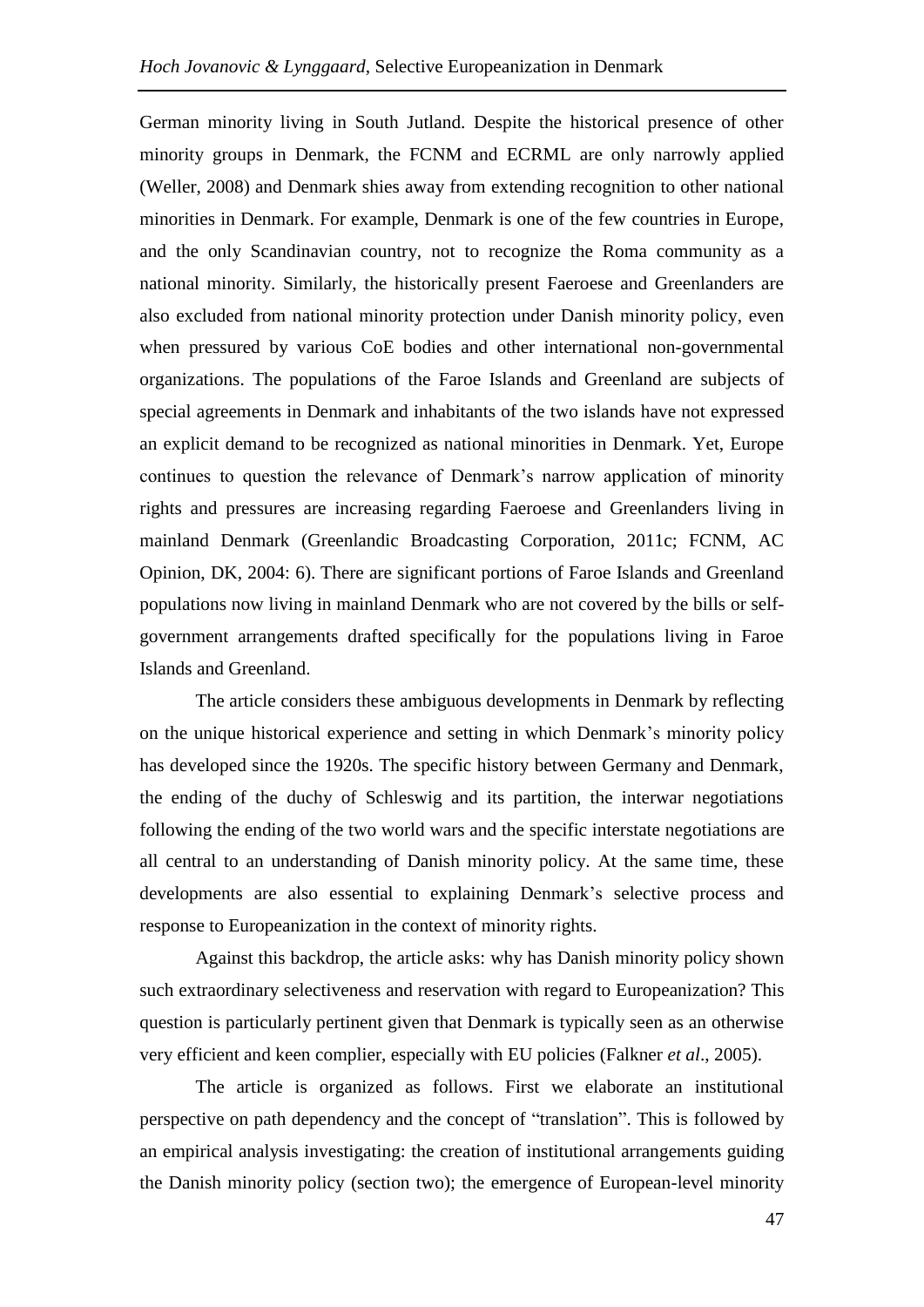policy and the resulting pressure for Europeanization of Danish minority policy (section three); and the reaffirmed role of interstate relations and realization of the "one-minority policy" through domestic "translation" processes (section four). Conclusions are drawn in the final section.

#### **1. Resistance to Europeanization: path dependency and translation**

Europeanization research often explains the impact of the EU—or in this article the broader "Europe"—on national policies by pointing to the importance of domestic institutional configurations (see the introduction to this special issue by Hoch Jovanovic). Typically, authors draw on the new-institutional literature, particularly a rational choice institutional and/or sociological institutional version thereof (Börzel and Risse, 2006). More recently a discursive institutional variant has also found its way into this type of research (Lynggaard, 2012; Exadaktylos and Radaelli, 2009). Rarer are historical institutional accounts of Europeanization that emphasize path dependency (see Bulmer, 2007; for notable exceptions see Bulmer and Burch, 2001, 2009; Knill, 2001). For the purpose of explaining resistance to Europeanization, however, a path dependency perspective does appear to be a very appropriate starting point. While path dependency is sometimes inadequately operationalized and applied, and used merely to suggest that "history matters", it is useful to understand temporality in political processes (Kay, 2005).

Path dependency is typically associated with the historical institutional line of thinking whereby institutions are seen as 'formal or informal procedures, routines, norms and conventions embedded in the organizational structure of the polity or political economy' (Hall and Taylor, 1996: 938). The institutional conventions observed from this perspective are, for instance, procedures of consultation with interested parties, practices of negotiation and bargaining, bureaucratic routines, prevailing norms and conventions guiding e.g. the formulation of policy programmes or the activities of agents within a particular policy field. Essentially, institutions are considered to constrain and structure political activity and policy outcomes. On the one hand, institutions shape political interaction, preferences and strategies and, on the other hand, they have a direct impact on policy outcomes (Thelen and Steinmo, 1992: 9).

The concept of path dependency refers to the significance of past institutional decisions for the structuring of political activity and future policy outcomes. Periods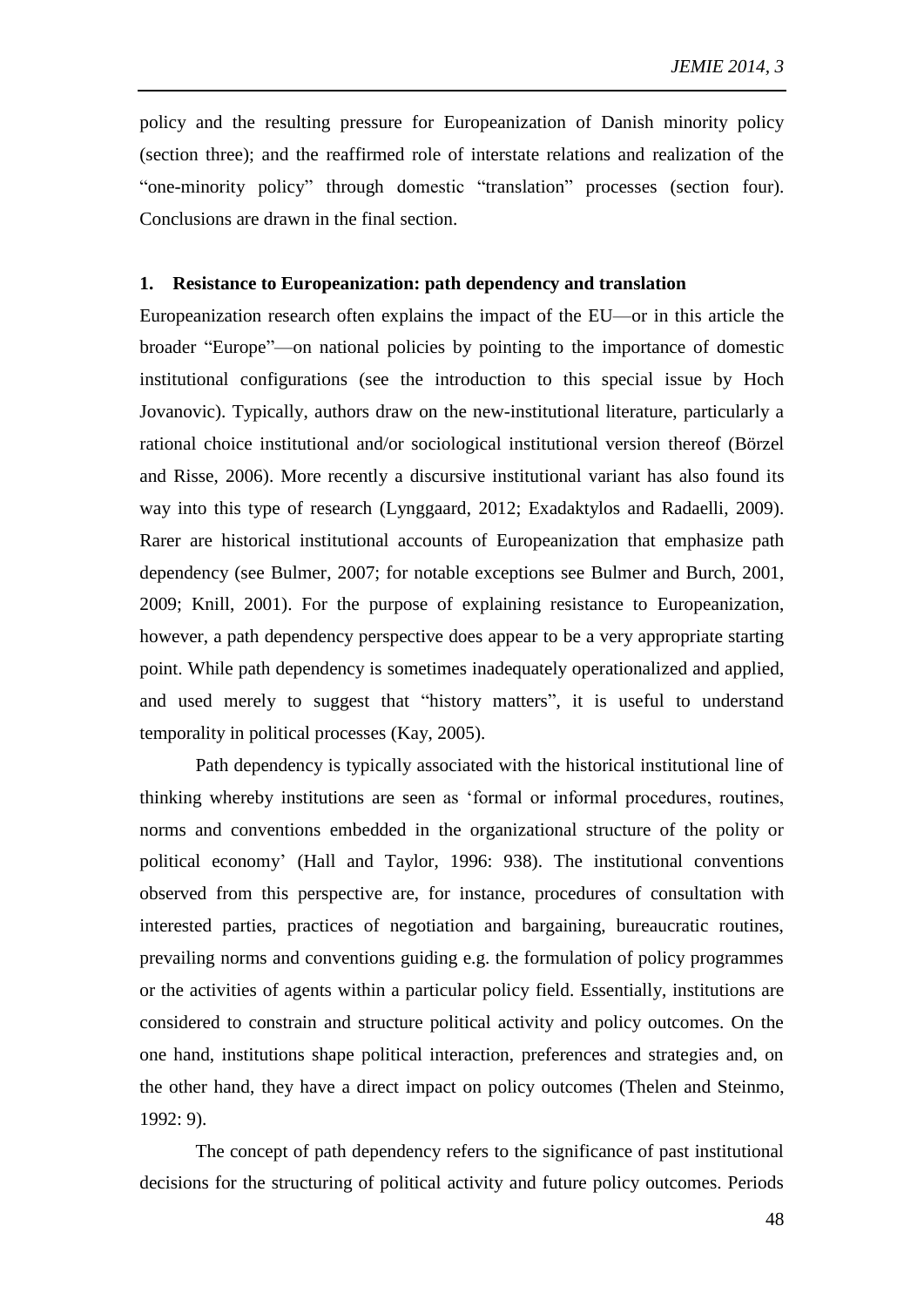of institutional establishment are highly important since the political context around these points in time is thought to have lasting effects on future developments. Prevailing power relations, norms and rules, preferred administrative and political practices among actors during times of institutional creation will become embedded in these institutions and set out a path for the future.

The rationalistic version of path dependency explains the continuation of a once-chosen path with reference to the resultant increasing returns. The idea is that '[i]n an increasing returns process, the probability of further steps along the same path increases with each move down that path. This is because the *relative* benefits of the current activity compared with other possible options increases over time' (Pierson, 2000: 252). However, for our purposes, political actors are not *only* motivated by a calculation of the costs and benefits associated with a chosen path, but also by institutionalized ideas and norms. From this perspective '[i]nstitutional inertia may also result from the sedimentation of particular rules, norms, codes and meanings that over time are taken for granted by the social and political actors and, therefore, tend to regulate and frame their deliberation about policy choices' (Torfing, 2009: 78). The argument is that, once institutionalized, ideas and norms will set the stage in a given policy field, determining for example which policy issues are relevant and which are not, which political actors are legitimate participants and which are not, and what procedures are appropriate for making policy decisions as opposed to which are not. Together this means that we need to 'show that reproductive choices of […] political actors are a result of the gradual sedimentation of rules, norms, values and ideas that makes it increasingly difficult to deviate from the established policy path' (Torfing, 2009: 78).

While path dependence is a central feature of policy making, external events such as Europeanization—may cause a departure from the status quo. As we shall see, the emergence of European-level minority policy does not go entirely unnoticed in Danish minority policy development. Yet, while pressure to Europeanize Danish minority policy builds up, European-level norms and rules are in fact used proactively by domestic decision makers it seems—to reinforce existing institutional arrangements. Mörth (2003) argues that European-level norms and rules are typically "edited" domestically through processes of interpretation and translation among domestic decision makers. From a slightly different perspective, "translation" has been described as the 'process whereby concepts and conceptions from different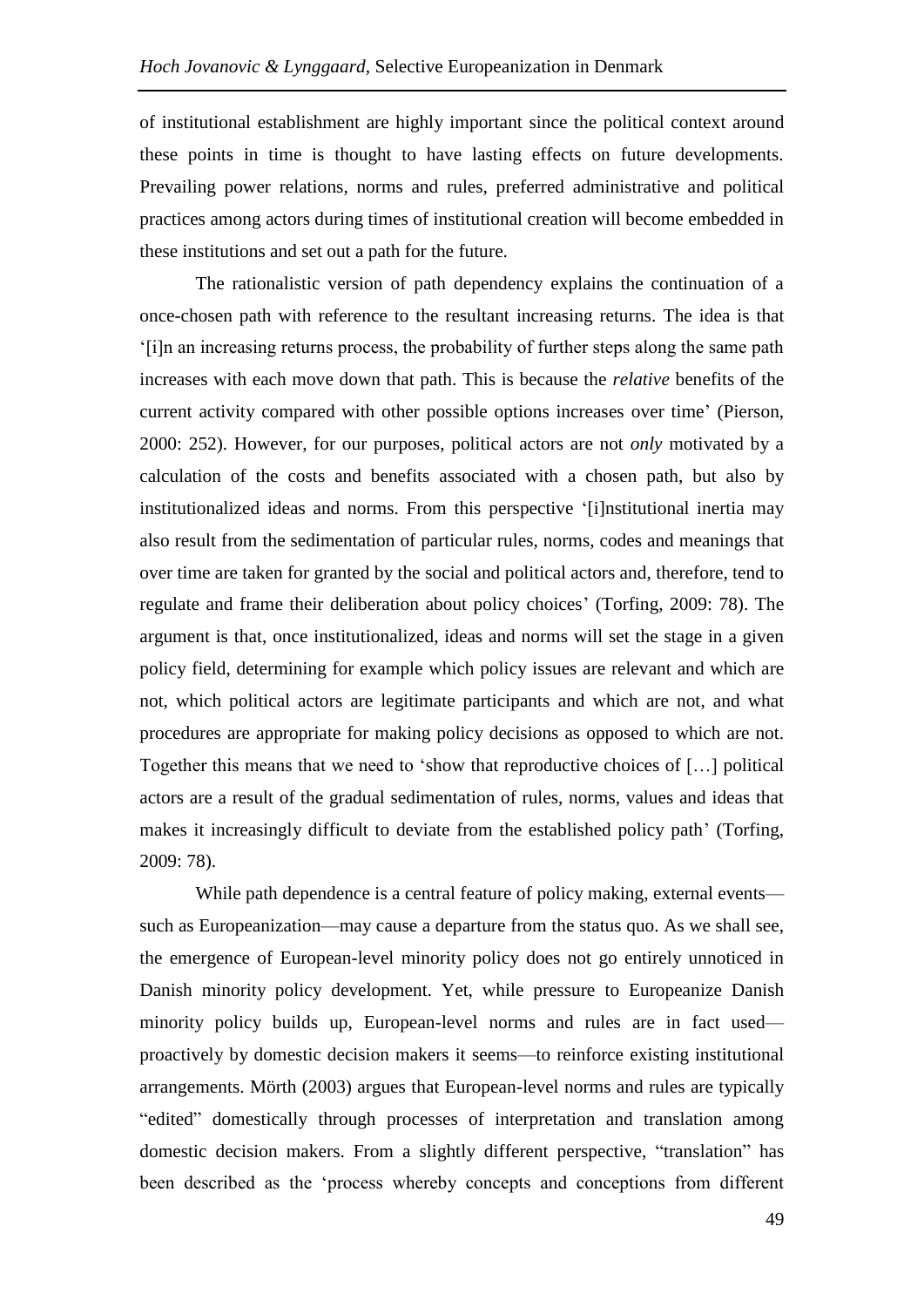social contexts come into contact with each other and trigger a shift in the existing order of interpretation and action in a particular context' (Kjær and Pedersen, 2001: 219; see further Lynggaard 2007, 2006: 65-67). For our purposes, we will understand translation as a process whereby European-level norms and rules come into contact with domestic norms and rules and are interpreted by domestic decision makers. The nature of domestic interpretation depends on the national institutional arrangements in place. In a highly path-dependent institutional context we expect that translation processes may in fact work to reinforce existing institutional arrangements.

Viewing Danish minority policy from the perspective of path dependency redirects our focus towards the period of institution building; in this case, the establishment of interstate arrangements between Denmark and Germany. There are several historical periods which are relevant to understanding the function of interstate relations in this case and how they have influenced the institutionalization of Danish minority policy. Although no mutual or binding agreements were established after the referenda in 1920 or during the interwar period, some of the basic guarantees were developed following redefinition of the border in 1920 (Becker-Christensen, 1984). During the ensuing interwar period, the German minority gained the right to enjoy full equality and freedom in Denmark (Becker-Christensen, 1984: 181), and the right to free language use in schools and churches (*ibid*: 184), including free use of own language in judicial and administrative matters in South Jutland (*ibid*: 225). The same principles were granted to the Danish minority living in South Schleswig. Most of these principles remained in place until 1945, before they were temporary curtailed in 1945 after the end of World War II following the accusation that members of the German minority had co-operated with the invading troops during the occupation of Denmark (Schultz Hansen and Skov Kristensen, 2005: 125). German minority institutions were briefly closed down and property confiscated (*ibid*: 128-136). However, the rights of the German minority were restored after the end of World War II, first through the Copenhagen protocol of 1949 (Kühl, 2005: 44-45) and later through the Bonn-Copenhagen Declarations in 1955, which reintroduced interstate relations into the regulation of national minorities and which is still in place today.

Common to the above developments is the fact that the protection of national minorities had an important impact on broader interstate relations, serving as an important parameter for good-neighbourly relations in Europe. In general, the treatment of national minorities has been decisive to many interstate relations and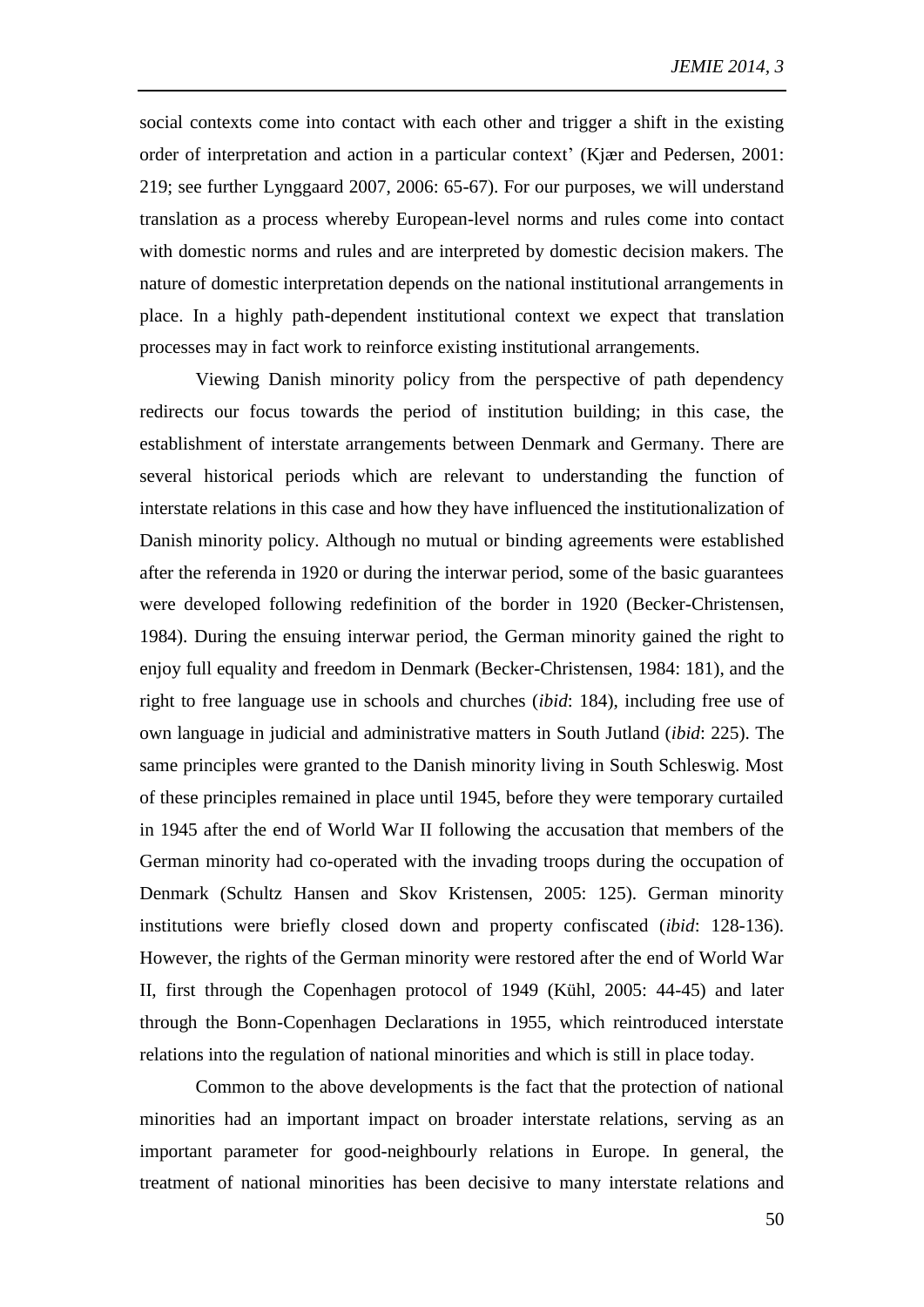foreign policy directions (see Hoch Jovanovic, 2014). Still, implementation of national minority protection through interstate practices does not constitute a formal approach to, or mechanism for, minority rights protection under international law (see Bolzano Recommendations, 2008; FCNM, 1995: Preamble; UN Declaration, 1992). For the purpose of this article, interstate relations in the context of national minority rights are understood as the creation of minority protection mechanisms through bilateral negotiations, pursuant to an interest to establish political or legal agreements which apply between the countries concerned. The countries involved are most commonly states in which national minorities reside (thus, the country of residence), and the kin-states of those minorities. Many national minorities in Europe have a link to a so-called "kin-state", defined by Palermo as the 'state whose majority population shares ethnic or cultural characteristics with the minority population of another state' (2011: 5). In other words, a kin-state is the "mother country" of national minorities, sharing cultural and linguistic bonds.

We will first investigate the institutionalization of norms and rules among the actors involved at the time of institutional establishment in the field of Danish minority policy. The path dependency approach further suggests that a once-chosen path may be deviated from on rare occasions, particularly under severe external pressure for change. This leads us to focus on the pressure for Europeanization, most notably exerted through the creation of European-level minority policy as developed by the EU and the CoE. Finally, the perspective of path dependency on Danish minority policy will be applied to assess how translation processes have led to the selective adoption of European norms, while also working to reinforce the original institutional setup, even after more than two decades of pressure to Europeanize.

The article is based on a qualitative analysis of CoE's monitoring reports reviewing Denmark's implementation of the FCNM and the ECRML. The monitoring reports consist of Advisory Committee opinions and Committee of Minister resolutions in relation to implementation of the FCNM, while the ECRML monitoring reports consist of evaluation reports produced by the Committee of Experts and recommendations by the Committee of Ministers. Both monitoring processes have entered a fourth monitoring cycle, which began with Denmark's submission of a fourth state report in early 2014 for each instrument. In order to analyse the Danish case and the different factors behind resistance and selectiveness to Europeanization, close attention is paid to four state reports submitted by Danish authorities to each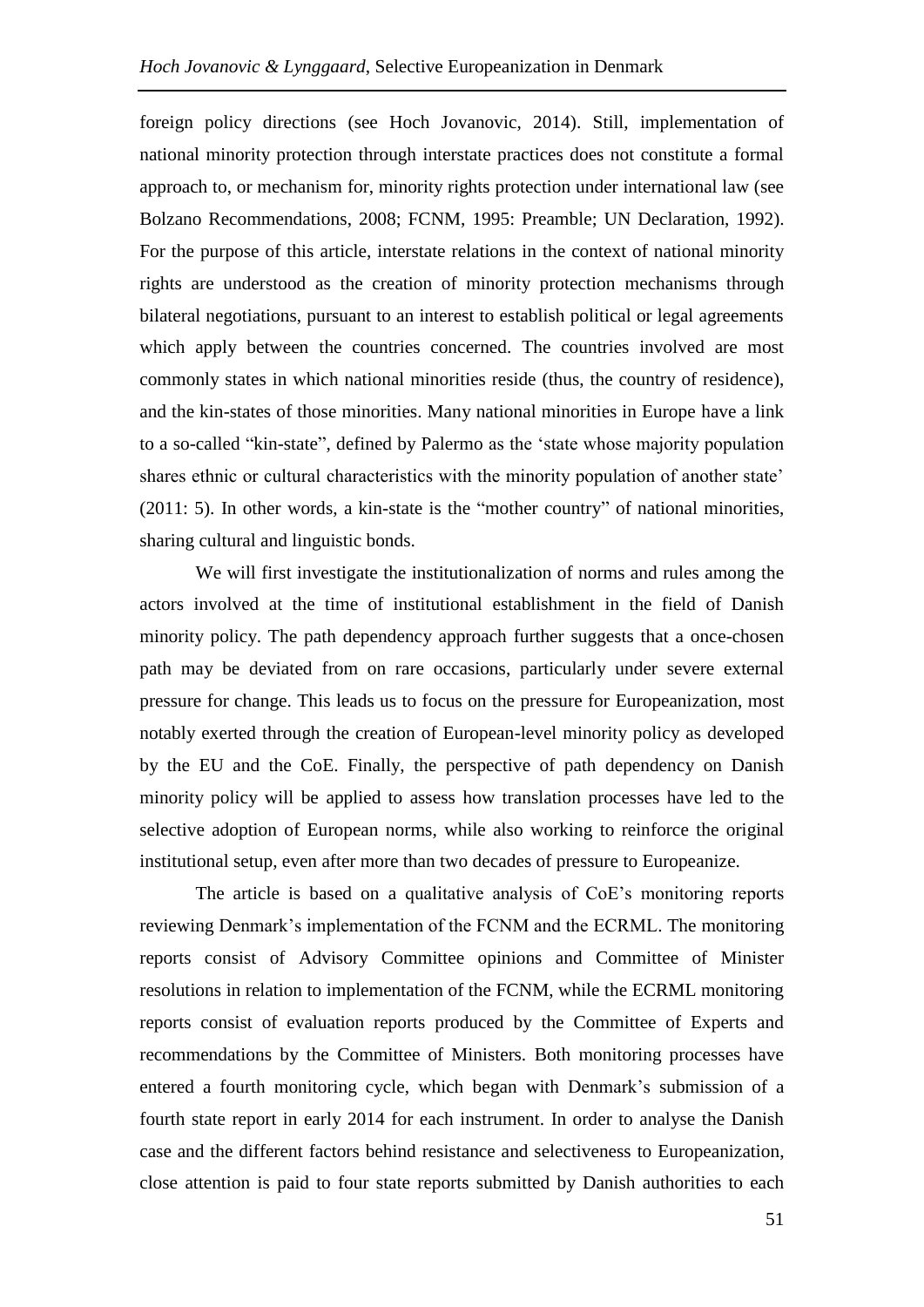monitoring body between 1999 and 2014. Finally, we also draw on nine qualitative expert interviews conducted between 2011 and 2012 with stakeholders involved in work on the German minority in Denmark and representatives of the German minority. The interviews are relevant in assessing how Europeanization forces are experienced at the level of minority actors, helping to identify both the benefits and limits of Denmark's ratification of FCNM and ECRML and the reasons behind specific developments. The interview data also helps to illustrate the unique position of the German minority in Denmark as a national minority, providing evidence of minority members' own views as to why Denmark prefers existing frameworks over new norms and rules emerging through Europeanization. Besides interviews and official documents, secondary resources were also consulted.

### **2. The creation of institutions**

This section begins by investigating the institutionalization of norms and rules among the actors involved at the time of institutional creation in the field of Danish minority policy. It shows how institutional arrangements guiding Danish minority policy took the form of a "one-minority policy" embedded in a bilateral system of agreements between Denmark and Germany.

#### **2.1** *The institutionalization of interstate relations*

There are several minority policies in Europe which are the offspring of interstate relations, bilateral arrangements or negotiations of specific agreements concluded between states (e.g. Lantschner, 2004: 203-220). Denmark's minority policy dates back to the 1920s. Although the earliest minority regimes in Denmark and Germany were designed on the basis of domestic legislation, voluntary reciprocity has arguably been in place since the 1920s (Kühl, 2005: 39), with the expectation that each country would implement a minority regime regarding the respective national minority. However, it was not until 1955 that the policy was institutionalized through mutually adopted bilateral agreements negotiated, culminating in the Bonn–Copenhagen declarations. Although the bilateral negotiations concerned the protection of the German minority in South Jutland and the Danish minority in South Schleswig specifically, the preceding negotiations established an important principle of goodneighbourly relations. Through bilateral negotiations and under the supervision of the North Atlantic Treaty Organization (NATO), in tandem with West Germany's NATO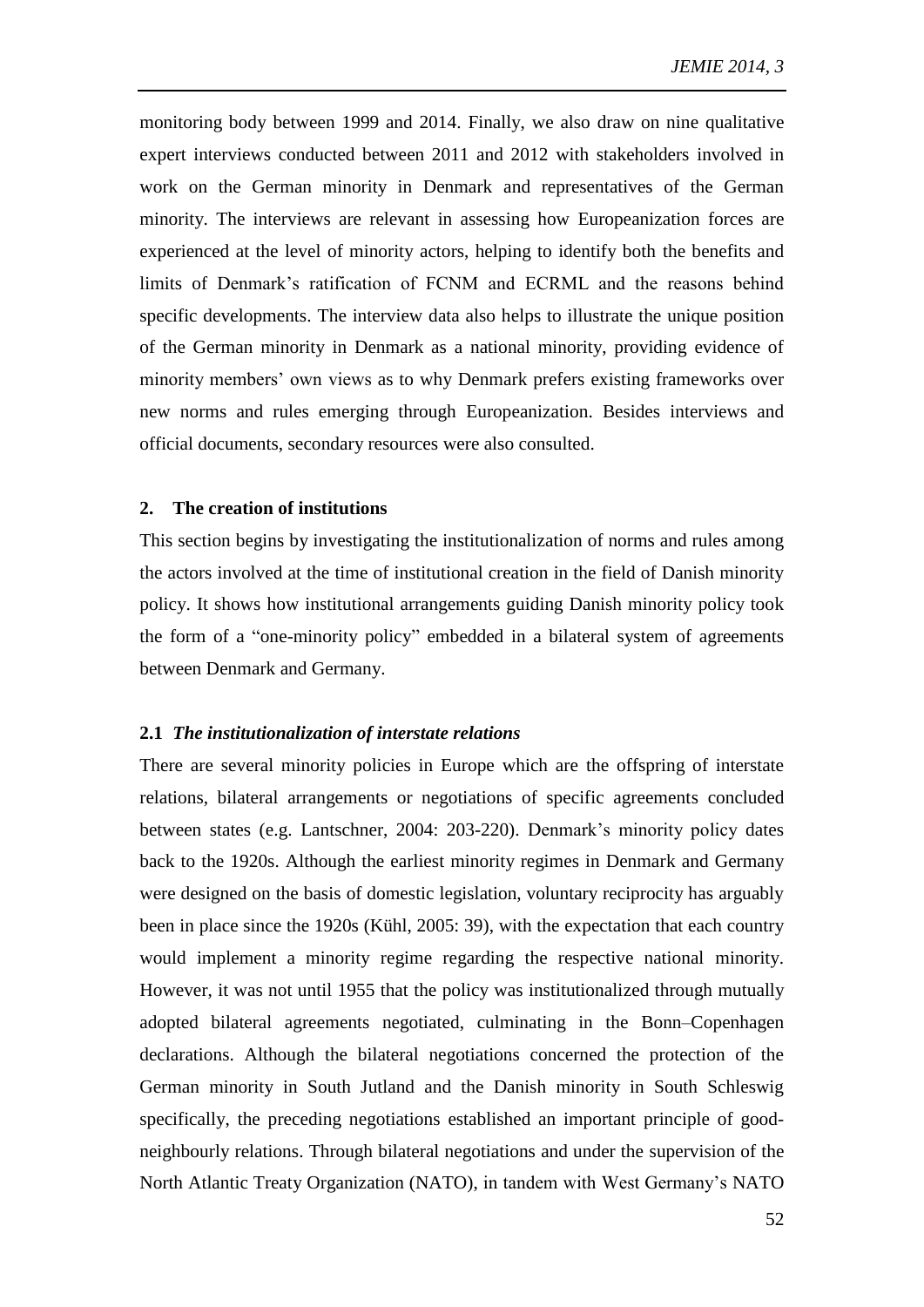membership negotiations and coupled with the broader Cold War atmosphere in Europe, Germany and Denmark laid out the demands of each minority group in unilateral, but parallel, declarations (Witte, 2005: 234).

The resulting Bonn-Copenhagen declarations of 1955 were not bilateral treaties under international law, nor were they legally binding on the two parties. Instead, they were declarations of intent and principle, indicating in similar terms and in both languages how each side intended to treat the German and Danish minorities on their respective territories (Kühl and Weller, 2005: 15). There were no complex legal paragraphs in the declarations, but rather minimalist statements pointing, for example, to equal access to general civil liberties and the principle that members of each minority should not be hindered from writing and speaking their own language (*ibid*). It is on the basis of these declarations that the German minority enjoys its "Bill of Rights" in Denmark, and the two states commit to minority protection in accordance with the so-called "spirit of the declarations" (Kühl, 2005: 31). Given the vague wording within the declarations, their interpretation, sustainability and execution relies on political value and goodwill between Germany and Denmark (Rerup, 1995), thus signalling bilateral reciprocity. No other minority group in Denmark has benefitted from a bilateral agreement through interstate negotiations or has been officially recognized as a "national minority".

Besides institutionalizing minority policy in Denmark, the bilateral agreement supported improved relations between Denmark and Germany. Following border disputes between 1920 and 1945, demands by each minority group to return to their original "homeland", the two governments' reluctance to acknowledge the respective minorities, and the general mistrust of the German minority after 1945 (Harck, 2005), the declarations became essential milestones for restructuring broader interstate relations. Settlement of the so-called "Schleswig-Holstein question" (Klatt, 2005) was made a precondition for West Germany's NATO membership bid (Witte, 2005: 226). The international dimension was further determined by the interest in reducing possible kin-state interference or intervention within another state for the sake of protecting kin-minorities. Avoiding German intervention was the greatest concern of the international community, particularly Denmark. This fear was closely linked to the earlier Weimar Republic's handling of German minorities living outside Germany, which had permeated German minority politics, as well as German foreign policy following the First World War (Brubaker, 1996: 117). A revision of the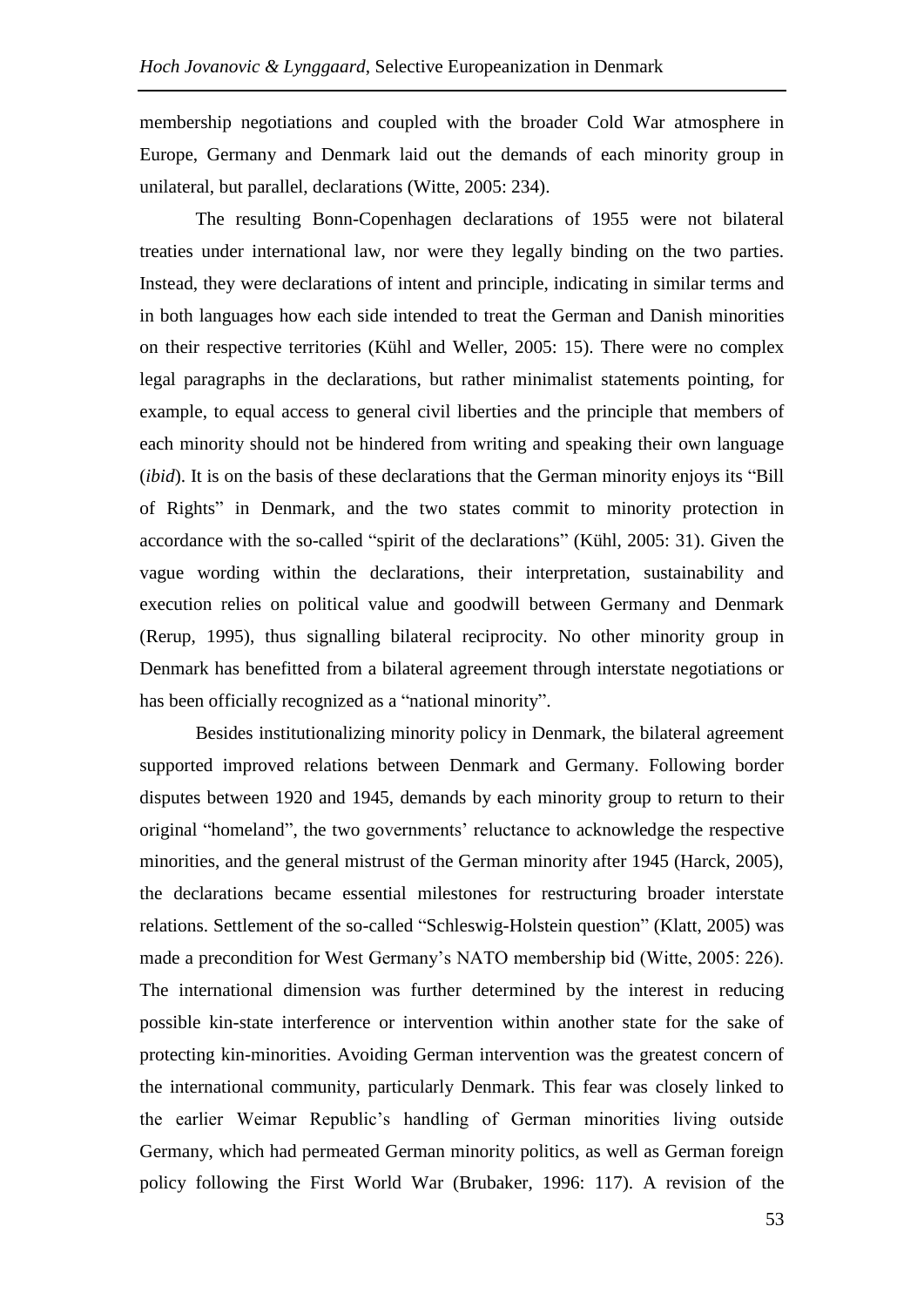borders that Germany lost in the First World War settlements was a central tenet of Weimar foreign policy, with special emphasis on those territories inhabited by Germans, which led to the emergence of a policy known as *Deutschtumpolitik* (*ibid*: 127). At the same time, Denmark's concern for the Danish minority in Germany motivated its desire to establish a contractual relationship with Germany. A settlement was therefore considered necessary as a way of retaining a peaceful border region—a historical geopolitical hotspot between the two countries.

#### **2.2** *The establishment of the "one-minority policy"*

The Bonn-Copenhagen declarations are the key frame of reference for the development of Danish minority policy and constitute the main framework within which the notions of "national minority rights" and "national minority" are interpreted in Denmark. The unique status provided to the German minority stems from specific historical developments involving both Germany and Denmark.

Today, the German minority living in southern Denmark numbers approximately 15,000. It became a minority in Denmark in 1920 through two plebiscites which ended the former duchy of Schleswig, a region of the former Danish conglomerate state (Klatt, 2005: 142). The former duchy encompassed the northern part of Germany, known as South Schleswig, and the southern part of Denmark, known as South Jutland/North Schleswig, in which both Danish and German cultures coexisted side by side (Rerup, 1995: 262-263; Kühl and Weller, 2005: 16-17). The two populations did not always enjoy equal status, especially as the German population of South Jutland was the politically dominant group between 1864 and 1920, when South Jutland was under the control of Prussia and the German Kaiserreich (Becker-Christensen, 1984: 16). For example, German was the official language of higher education, administration and the courts (*ibid*: 25). As a new border was drawn after the two plebiscites of 1920, resulting from Denmark's claim to hold referenda in accordance with Versailles Peace Treaty (Becker-Christensen, 1990: 24), the composition and status of the German minority began to change. Initially a majority in large parts of South Jutland, the German population became a national minority in Denmark, giving rise to a Danish minority policy from this time onwards. Thus, the outcomes of the plebiscites not only fixed a new border between Germany and Denmark, but created two national minorities: a Danish minority in Germany and a German minority in the southern part of Denmark. In the northern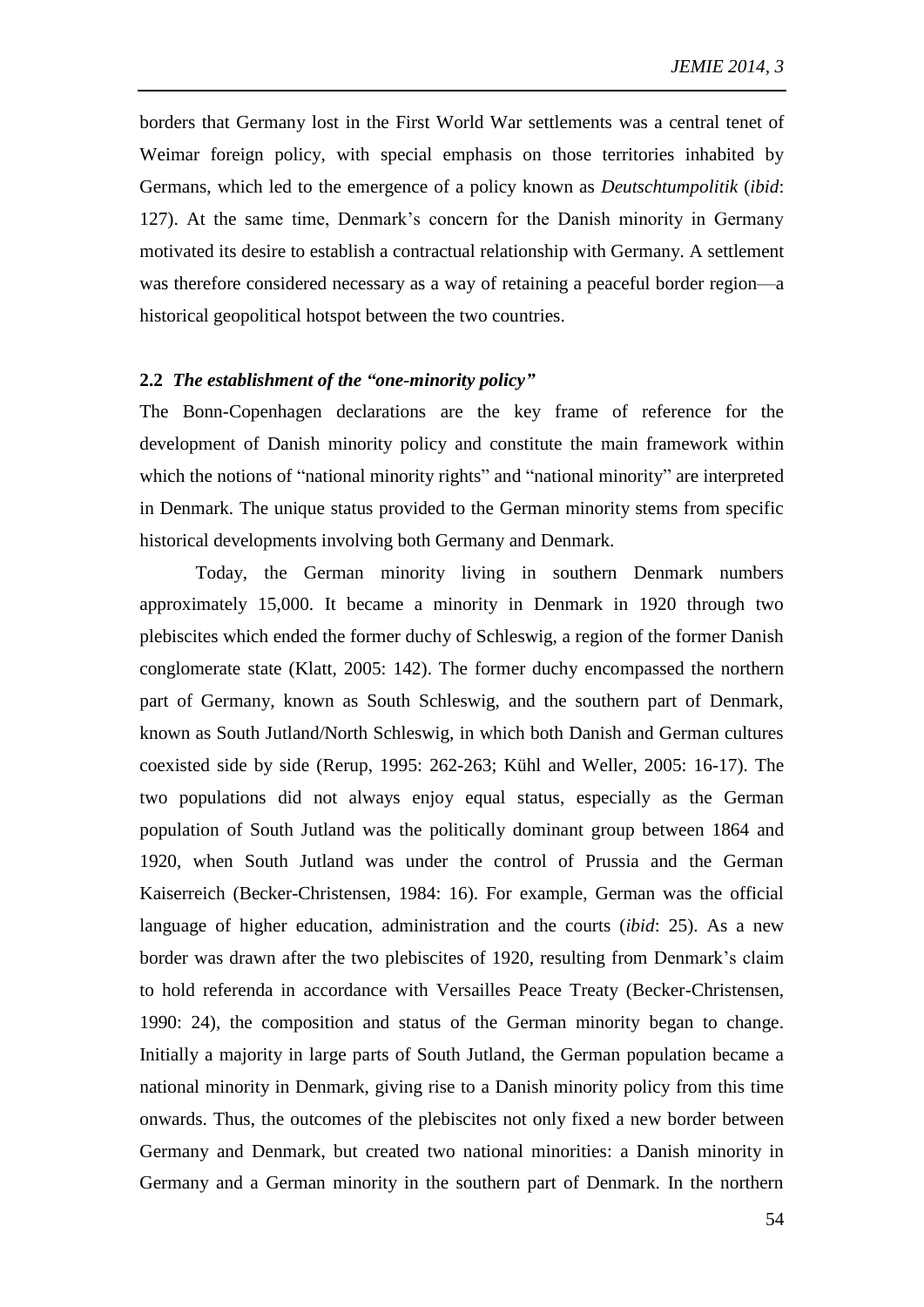parts of the former duchy, which today is Danish South Jutland and home to the German minority, the outcomes were clearly pro-Denmark: 75% voted for reunification while 25% preferred to remain with Germany. The 25% were largely local pro-Germany majorities concentrated in the cities of Aabenraa, Tønder and Sønderborg (Kühl, 2005: 34-37), which remain the main cities inhabited by the German minority.

Although the immediate post-1920 period leading up to the end of the Second World War saw many demands for border revision from the German minority, inspired by a desire to be reunified with Germany (Christiansen and Teebeken, 2001: 16-17), the border has remained in place. In the aftermath of the Second World War, following invasion and military occupation of Denmark by German forces, the German minority declared full loyalty to Denmark. By admitting guilt in supporting the German troops and widespread enrolment in the German military, the German minority recognized the border in 1945, and abandoned earlier demands for border revision. With the loyalty declaration and acceptance of the border, the rights and guarantees of the German minority were restored through a declaration by the Danish prime minister within the so-called "Copenhagen Protocol" of 1949 (Kühl, 2005: 44- 45). A parallel action was taken by Germany in the same year, which acknowledged the rights and guarantees accruing to the Danish minority in Germany through the socalled "Kiel-declaration" (*ibid*).

A final step towards the institutionalization and establishment of the oneminority policy occurred when Denmark raised the issue of Danish representation in South Schleswig. The Danish government demanded secure political representation of the Danish minority in the government of Schleswig Holstein (Kühl, 2005: 48), and tied this demand to Denmark's ratification of West Germany's NATO membership (Witte, 2005). It is against this backdrop that intensive interstate negotiations ensued under the supervision of NATO and the allied powers, eventually leading to the adoption of the Bonn-Copenhagen declarations by the respective governments in 1955. The declarations reconfirmed a bill of rights for each national minority, this time more formally, listing, *inter alia*, the right to run private schools, the right to political participation, the right to use one's own language, the right to run minority associations, guarantees of self-identification, good kin-state relations, and the right to receive subsidies from the kin-state (Lubowitz, 2005: 270; see Bonn-Copenhagen declarations, 1955).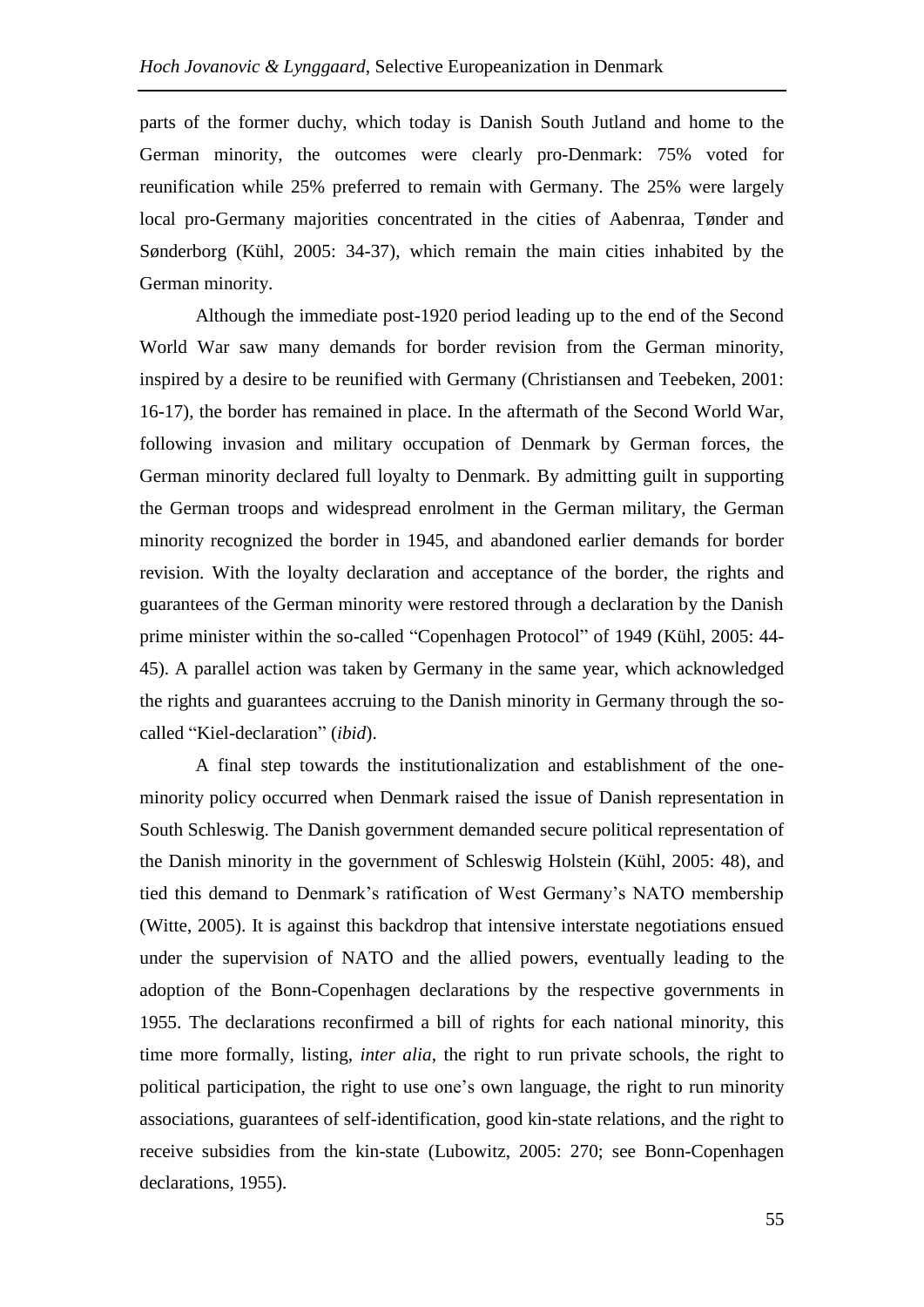Based on the Bonn-Copenhagen declarations, Danish minority policy is shaped by an institutional setting in which two specific principles are salient, namely the one-minority principle, and a policy reflecting reciprocity or mutual commitments applicable to each state regarding the treatment of their respective kin-minorities. Even if the Bonn-Copenhagen declarations contained few details on minority rights *per se*, the negotiations surrounding the drafting processes have been central in building trust between Germany and Denmark, introducing non-legal declarations but with reciprocal and mutual value. As such, the so-called "politics of trust" have substituted the lack of concrete, legal minority rights within the Bonn-Copenhagen declarations.

In conclusion, the Bonn-Copenhagen declarations had a dual function: first, they impacted directly on the two minorities, paving the way for the introduction of the most central functions for each minority community, including minority schools, kindergartens, autonomous minority associations and cultural facilities (Kühl and Weller, 2005); second, they had an impact on broader interstate relations and the foreign policy traditions of the two countries, reducing fears over border revisions and irredentism that had plagued relations throughout the first half of the 20th century. The two functions were reinforced, affecting domestic execution and interpretation of existing policy, and influencing the way that Denmark embraces and interprets European-level minority policy norms and rules by limiting its readiness to move beyond existing policy conduct.

# **3. Pressure for Europeanization: the emergence of European-level minority policies**

This section focuses on the emergence of European-level minority policy and the resulting pressure towards Europeanization, exerted in particular through the EU and the CoE. Besides the protection of minorities through interstate treaties and bilateral negotiations, a parallel system of monitoring of domestic minority policies has been developed by European organizations, challenging both the execution and outlook of domestic rules and norms. The CoE, the EU and the Organization for Security and Co-operation in Europe (OSCE) have each added to the elaboration of international national minority norms and rules since the early 1990s. While the OSCE is mainly concerned with mitigation of conflicts involving minorities (Shoraka, 2010: 95) with less focus on Western Europe and minority questions where no conflict is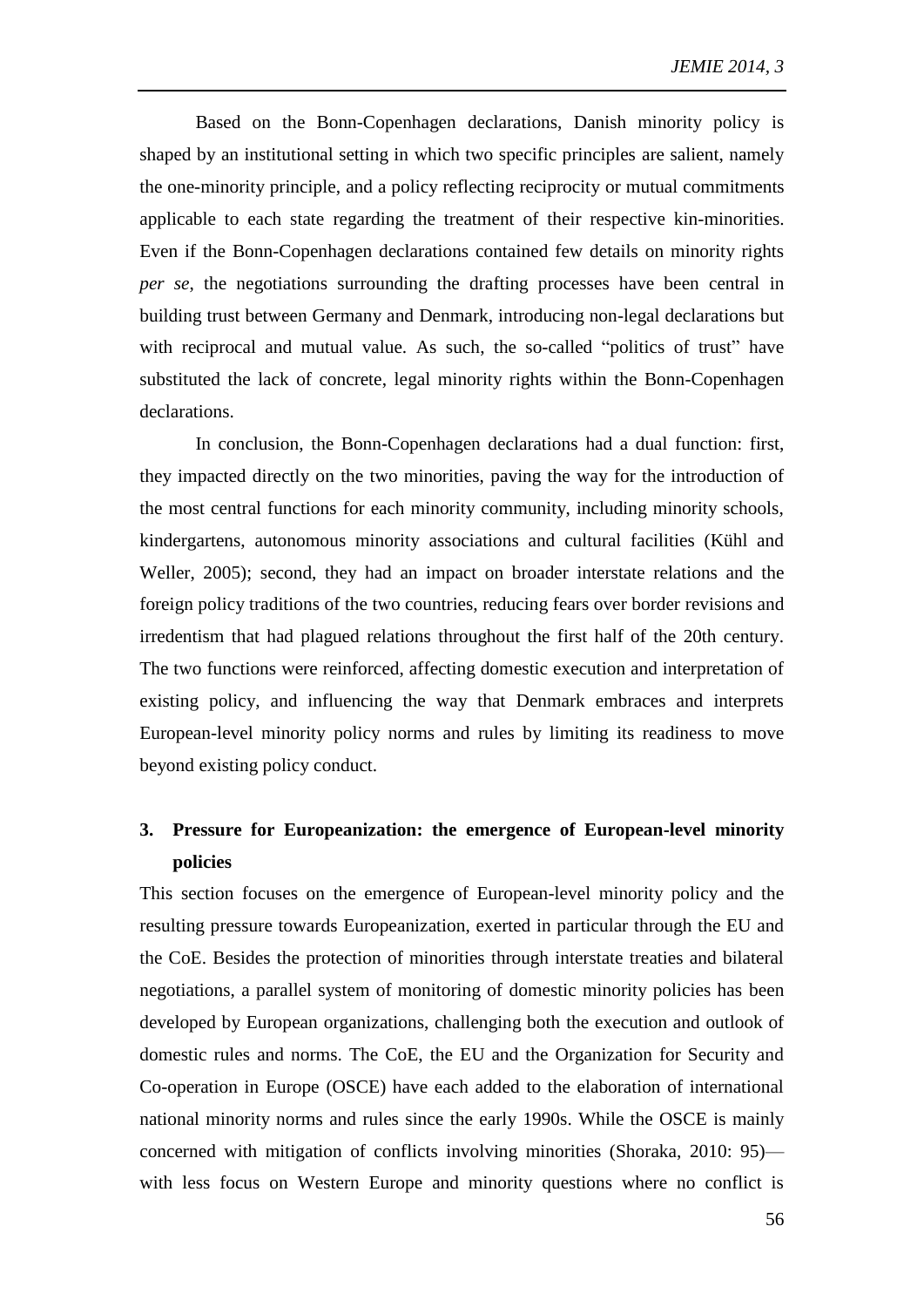present—the CoE and the EU have pushed for the development of standard-setting. This article therefore focuses specifically on their efforts in assessing Europeanization.

The CoE is often considered a forerunner in standard-setting on minority rights in Europe (Weller, 2008; Ahmed, 2011). This argument links to CoE's development of two legal instruments which set out norms and rules for the protection of national minorities and regional or minority languages: the European Charter for Regional and Minority Languages of 1992 and the Framework Convention for the Protection of National Minority of 1995. The FCNM, as the first ever legally binding multilateral instrument devoted to minority rights protection in Europe, sets out principles which signatory states must translate into domestic law (Malloy, 2013: 56). The principles range across, but are not limited to, anti-discrimination, education, access to and use of media, language use in private and public spheres, topographical names in minority languages, equality, and so on. The ECRML deals specifically with standard-setting for language policy in relation to minority language use in sectors like education, administration, judiciary, media and cultural affairs.

For states that ratify the two instruments, they agree to, and are bound by, periodic reporting of the measures taken to give effect to the principles set out in the two documents (Phillips, 2004; Oeter, 2004). States do so by producing reports on their activities, which in turn are examined by expert groups established specifically to review implementation of each instrument. In the case of the FCNM, state reports are reviewed by the Advisory Committee, while ECRML compliance is examined by the Committee of Experts. The final authority for each instrument is delegated to the Committee of Ministers, which issues specific resolutions based on monitoring by the two expert bodies and state reports. Those final resolutions constitute recommendations to each state party, specifying aspects of minority policy or legislation that need improvement in order to give effect to each instrument.

The EU committed to minority rights in the early 1990s, following the introduction of political conditions concerning minority rights protection in the 1993 Copenhagen accession criteria. The political condition requires *'respect for and protection of minority rights'* (emphasis added, European Council, 1993) including that accession countries ratify the FCNM and the European Convention on Human Rights (ECHR) in order to qualify for EU membership (Sasse, 2004). Besides using conditionality as a tool of Europeanization, which is mainly limited to EU accession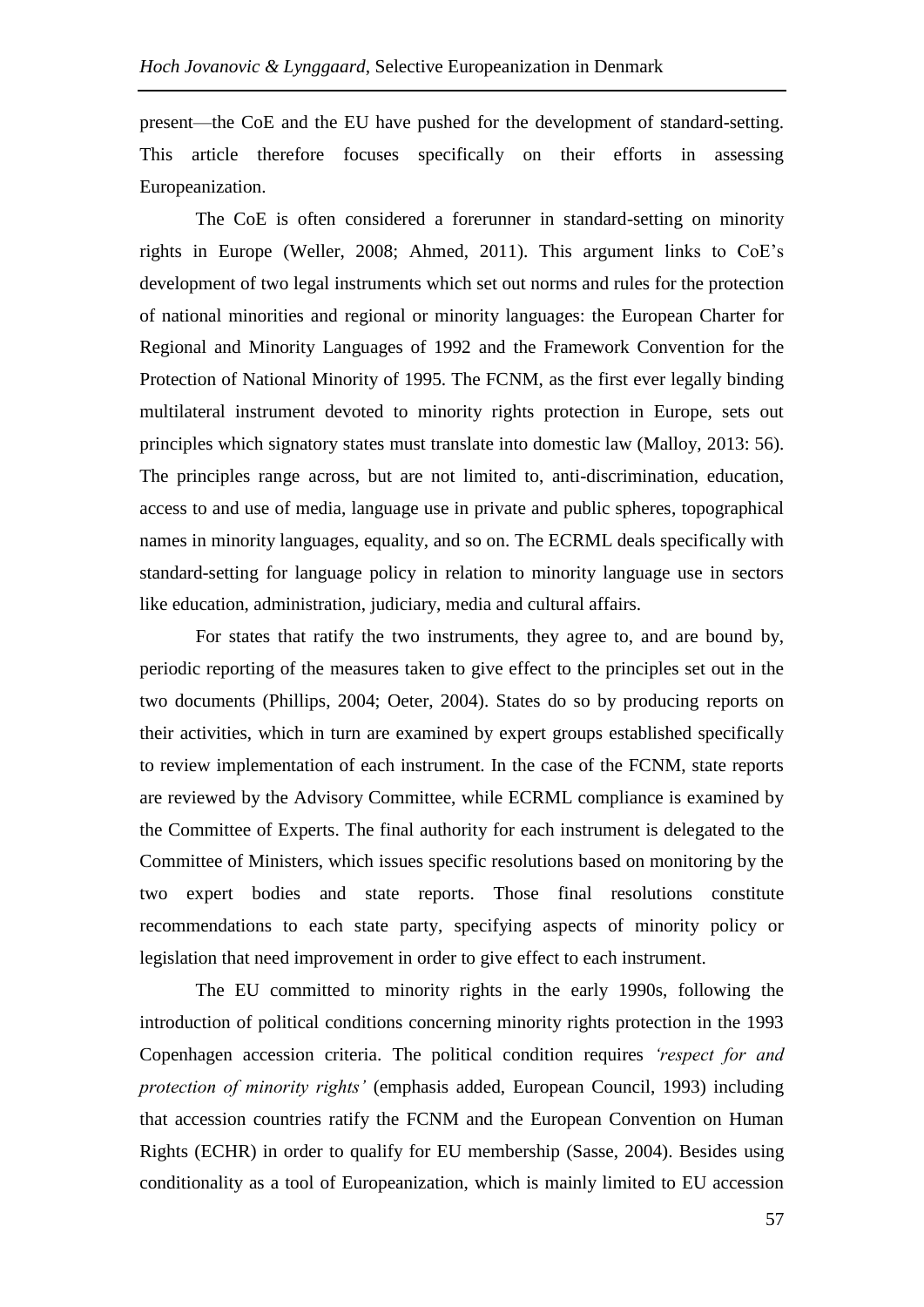countries, racial and ethnic anti-discrimination measures are addressed in EU treaties, support is provided for participation in regional affairs and for the institutionalization of cross-border activities, and initiatives aimed at preserving cultural and linguistic diversity are promoted. All three perspectives are relevant for national minority groups in EU member states (see Hoch Jovanovic, 2013).

In 1997, Denmark ratified the FCNM, indicating that the convention applied specifically to the German national minority living inside the area of South Jutland and to no other minority group in Denmark (FCNM, DK, State Report, 1999). In 2000, Denmark also ratified the ECRML, applying the same interpretation as with the FCNM, thereby committing specifically to the protection of the German language as a national minority language in Denmark as spoken in South Jutland (ECRML, DK, State Report, 2002).

Recent European-level minority policy norms and rules go further than the Bonn-Copenhagen declarations, having more detailed regulations in many areas, notably:

- CoE-promoted norms and rules recommend more detailed adjustments in domestic policy and legislation (Henrard, 2008);
- States are invited to consider the concept of a national minority more broadly (see Heintze, 2005; Hoch Jovanovic, 2014);
- Choices made in relation to the CoE instruments should be justified transparently (see Hofmann, 2005);
- States are encouraged to become more proactive regarding the use of minority languages in education, media and public life (FCNM, Articles 12-14);
- States are encouraged to provide legal protection and financial assistance to minority communities (ECRML, Article 11; FCNM, Explanatory Report);
- Guarantees of a right to participation of national minorities in cultural, social and economic life, especially in relation to affairs that affect them (FCNM, Article 15).
- More details on educational rights of minorities (FCNM, Article 12-14);
- Requirements of a more active promotion of minority language use in the public sphere and media in the territory where minority languages are spoken (ECRML, Article 10).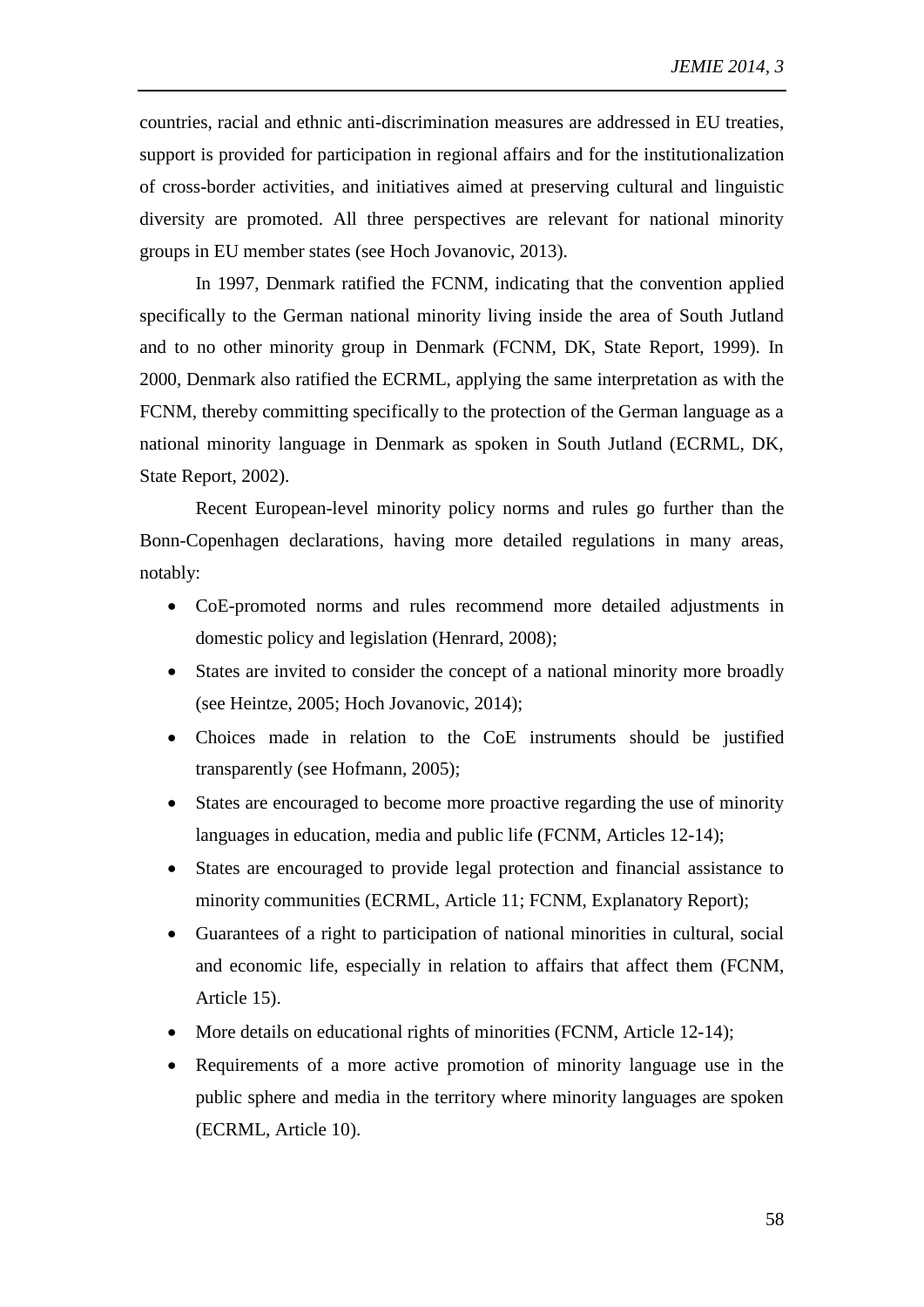States are encouraged to accord the minority languages the status of local or national official language (Kühl and Weller, 2005: 332).

# **4. The reaffirmation of interstate relations and the "one-minority policy" through translation**

The focus of this section is on how translation processes have led to selective adoption of European norms, but also worked to reinforce the original institutional setup, even after more than two decades of pressure towards Europeanization. While Danish minority policy has selectively adapted to European-level minority norms and rules, interpretations of the same by Danish decision makers has reproduced the Danish one-minority policy and reinforced existing interstate relations between Denmark and Germany.

#### **4.1** *Careful adoption of European norms and rules*

Denmark's interpretation of some of the above differences helps us understand its reluctance to Europeanize. Incorporating European-level norms and rules in Denmark meant the emergence of more concrete measures on minority rights (Jessen, interview). As noted, the detailed principles of the ECRML placed the language in a 'new light' as rights were confirmed at a new level (Johannsen, interview), while 'demands for language use in public life and in the media helped to increase the visibility of the German culture in Denmark' (Toft, interview). This is especially relevant as the original interstate agreements not only lacked legal formality but also because, as relations between Germany and Denmark improved, the Danish authorities gradually accorded less attention to the need to promote of the German language and culture in South Jutland. A common assumption is that members of the German minority are all bilingual and well integrated, and it is thus not necessary to support their linguistic preservation and visibility (Hansen and Matlok, 2004). In the state reports submitted to the ECRML, Danish authorities repeatedly argue that a proactive minority language policy has not been prioritized in Denmark because most members of the [German] minority community are fluent in Danish (ECRML, DK, State Report, 2003). In reports on the FCNM's implementation, the Danish authorities mirror a similar attitude, claiming that because 'Danish is spoken and understood by the overwhelming majority of members of the German minority' (FCNM, DK, State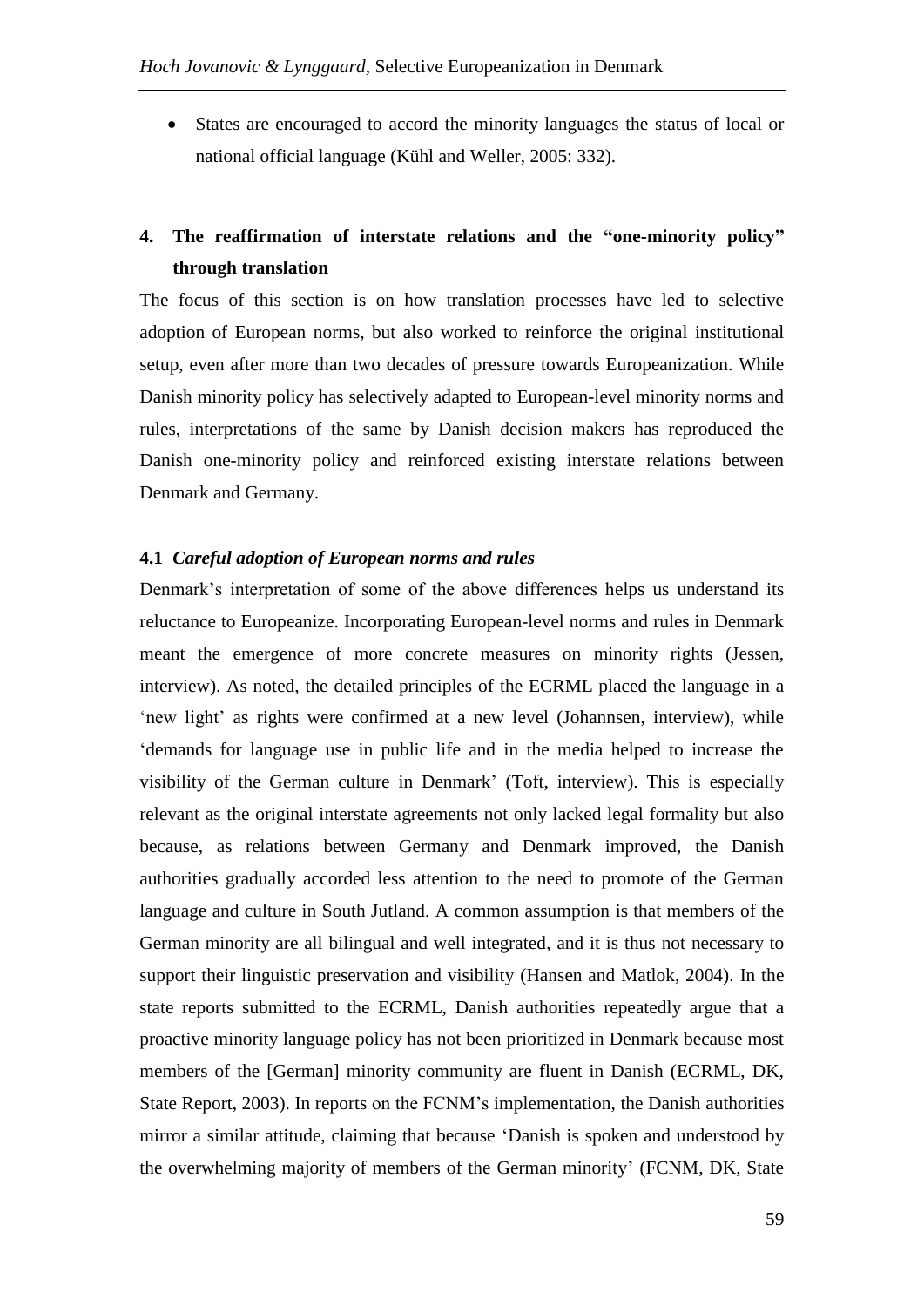Report, 2004: 6), supportive measures and translations into German of official documents have not been necessary. The Advisory Committee disagrees with Denmark on this point, being of the opinion that 'the use of a minority language in public life, especially in dealings with the administrative authorities, is a key means of enabling persons belonging to a national minority to preserve their linguistic identity and of making those belonging to the majority population more aware of the identity of the minority' (FCNM, DK, AC Opinion, 2011: 18). The second monitoring cycle also raised issues regarding measures taken to increase awareness and understanding of German as a regional and minority language in Denmark (CoM, DK, Recommendation, 2007). It is precisely due to such guarantees and principles that minority actors welcome instruments such as the ECRML and FCNM. As noted by the chairman of the main German association in Denmark, 'one of our main ambitions is to be integrated, which we are nearly fully, but we do not want to be assimilated. That means that we continue to practise our culture and to have our schools and, for us as a minority, the main marker is the language' (Jürgensen, interview). From this perspective, the more detailed schemes that emerged from the CoE are understood as offering the necessary means to strike a balance between integration and assimilation (Jessen, interview; Toft, interview).

A second issue, which arises from the FCNM, is the guarantee of political representation of the German minority. This was highlighted in relation to local government reforms in Denmark in 2007, and meant that the then 23 municipalities of South Jutland were to be merged into one large region, namely Region South Denmark. From a minority perspective, the reduction of municipalities posed a threat to their level of political representation in regional and municipal affairs, particularly through the loss of votes and subsequent influence (Hansen, interview). Therefore the German minority drew attention to obligations under Article 15 of the FCNM (Hansen and Matlok, 2004), which reads: '[T]he Parties shall create the conditions necessary for the effective participation of persons belonging to national minorities in cultural, social and economic life and in public affairs, in particular those affecting them' (FCNM, Article 15). Members of the German minority used the article as a basis from which to negotiate a special arrangement with the Danish government in order to assure political representation at the municipal level. In a comment on implementation of the FCNM by the German minority, attention was drawn to the obligation of Denmark to treat the German minority according to the spirit of the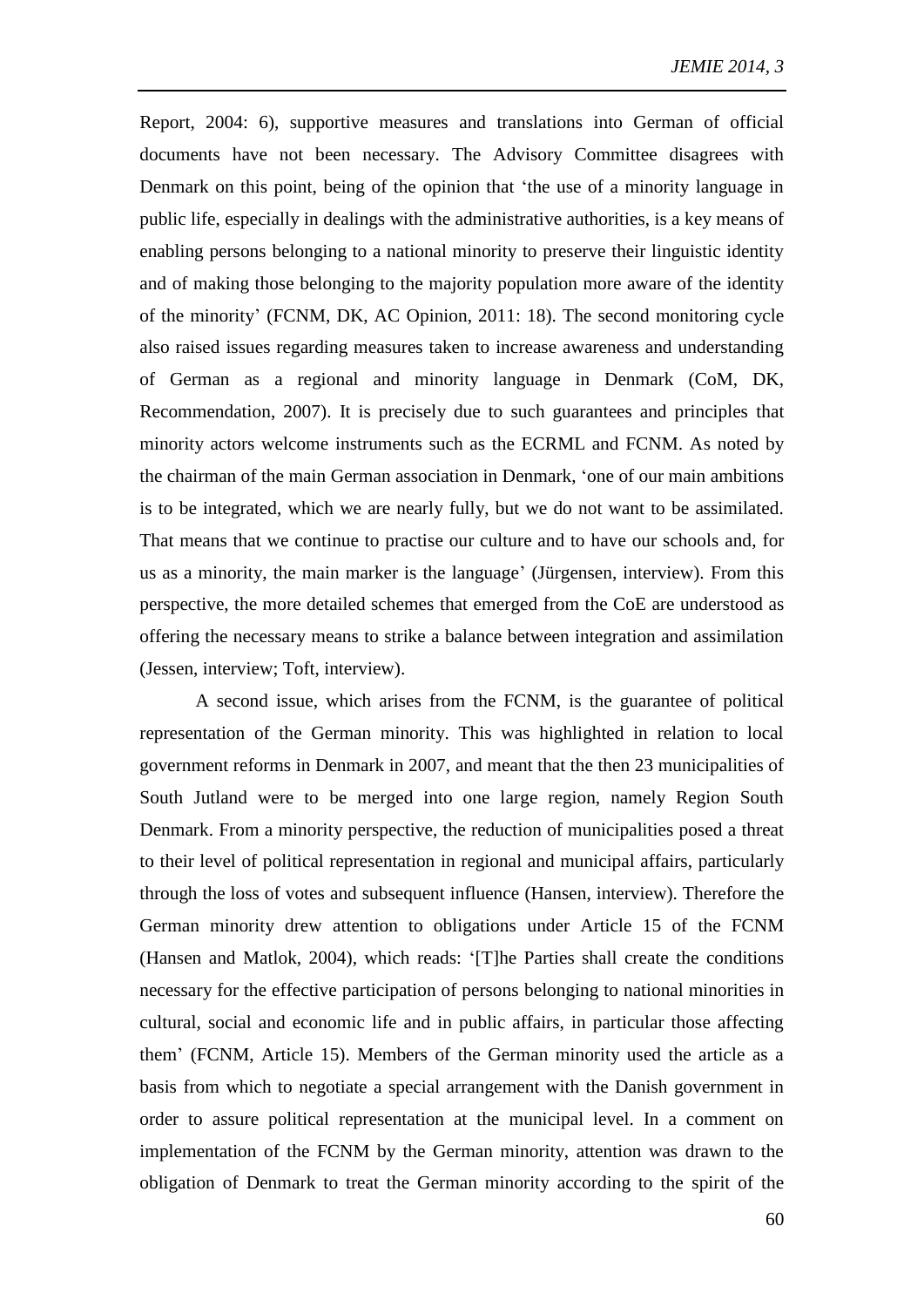FCNM (Hansen and Matlok, 2004). Several of the actors interviewed believed that reference to commitments flowing from the FCNM was an important parameter in discussions and negotiations with the Danish government (Johanssen, interview). The "threat" of involving the CoE in case of violation of the right to representation of the German minority was described having had an 'indirect impact on the Danish government when it was looking for a solution [to the issue of representation]' (Hansen, interview). Accordingly, the Advisory Committee and the Committee of Experts issued several statements in support of the German minority's concerns and the issue was raised in the monitoring reports. For instance, in its second resolution on the implementation of the FCNM in Denmark, the Committee of Ministers argued that Denmark needed to ensure 'that the implementation of the administrative reform does not have any adverse impact on the effective participation of the German minority at the municipal levels or on the system of the German minority schools and day care facilities' (CoM, Resolution, DK, 2005). Similarly, in its second Opinion on Denmark in 2005, the Advisory Committee treated the administrative reforms as an outstanding issue under its evaluation of Article 15 of the FCNM, arguing that appropriate solutions needed to be found in order to ensure effective participation (FCNM, DK, AC Opinion, 2005: 29).

In reference to the EU, minority members have highlighted that new platforms have been enabled to develop and institutionalize cross-border activities, corresponding to a right confirmed in Article 17 of the FCNM, namely the right to develop and sustain contacts with the kin-state (see Klatt, 2005). Through EU regional policy frameworks, members of the German minority also acquired new political roles in regional affairs, which provided the minority associations with an opportunity to frame minority claims in a new fashion (see Hoch Jovanovic, 2014). As indicated in an interview: '[A]s we started to draft a new regional strategy according to European principles, the use of the German minority was also a novelty in that strategy, we had never appeared as a minority in such strategies earlier' (Jürgensen, interview). Thus, while the EU has provided new platforms for the development of regional activity, and has supported the definition of roles and identities among the minority, the CoE exercises pressure on state-level policy conduct.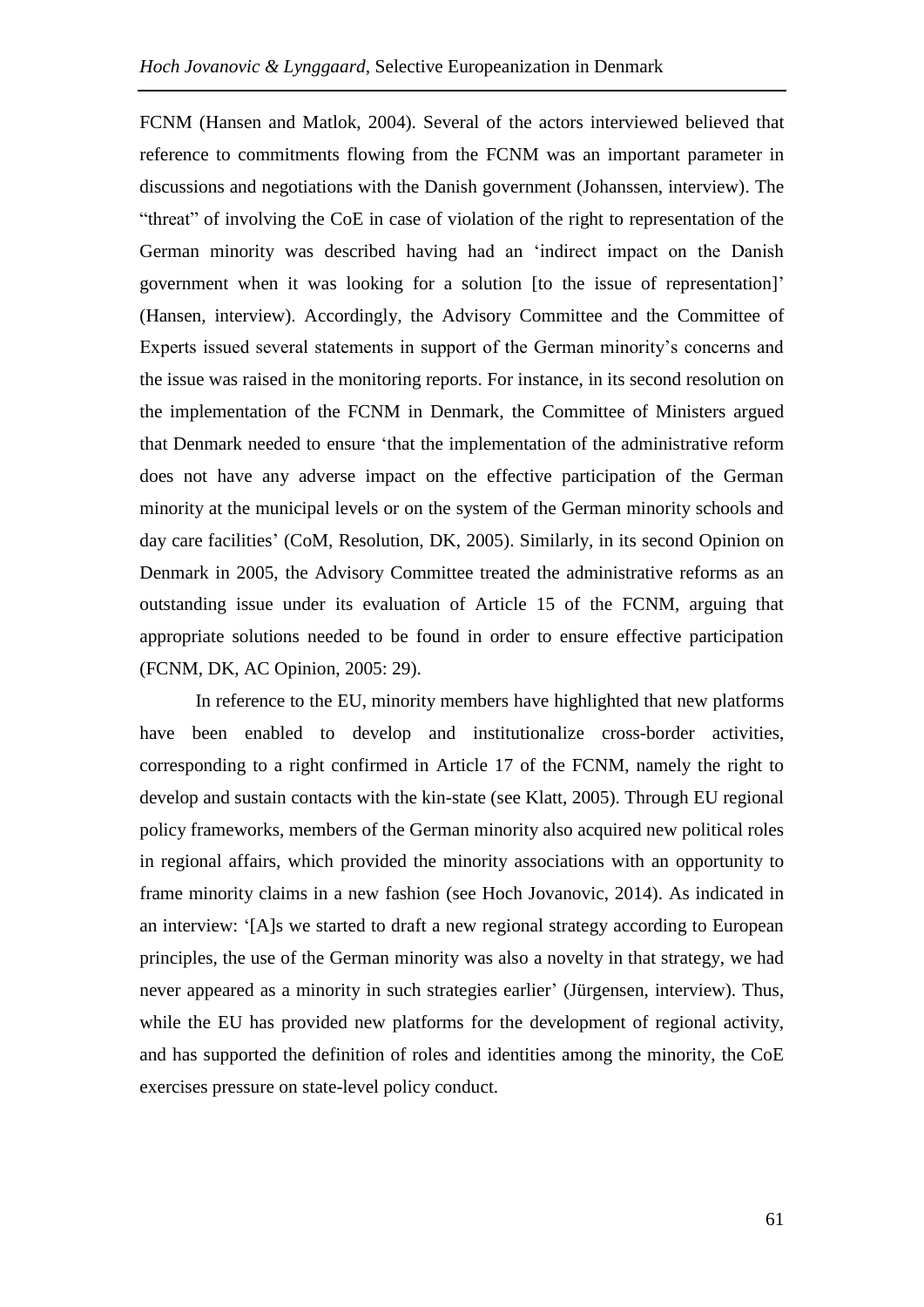#### **4.2** *The reproduction of the Danish one-minority policy through interpretation*

Reproduction through interpretation is assessed below through an analysis of further state reports submitted by Denmark to the CoE assessing implementation of the FCNM and the ECRML. The monitoring process is important as it requires states to consider the notion of national minority more broadly, but also to justify choices openly. By focusing on the justifications provided by Denmark as interpretative acts, selectiveness and narrowness is traced back to its reluctance to veer away from existing arrangements.

Existing arrangements under the one-minority approach, which are guided by politics of trust between Germany and Denmark, continue to influence choices and interpretations of European-level norms and rules in Denmark, culminating in a careful manoeuvre of selective rule and norm adaptation. Given that neither the FCNM nor the ECRML define the concepts of "national minority" or "national minority language", it is up to the state parties to determine the content of each notion (FCNM Explanatory Report: 13; ECRML Explanatory Report). Denmark understands this as a national duty to determine the personal scope of the FCNM through best practice (FCNM, DK, State Comment, 2005: 2), as in relation to the ECRML. Although the FCNM does not invite members to make any declarations upon ratification, Denmark usurped the convention procedure by making a unilateral declaration on its application (see Heintze, 2005). In ratifying the FCNM, Denmark interpreted the term "national minority" by referring to 'minorities created by the upheavals of European history, territorial limitations and traditional geographical area' (FCNM, DK, State Report, 1999: 11). It further highlighted that 'Denmark's declaration reflects the fact that the border between the Kingdom of Denmark and the Federal Republic of Germany actually does not delimit the areas inhabited by the two peoples' (FCNM, DK, State Comment, 2001: 3). By interpreting the term "national minority" with reference to notions such as "territorial limitation", "inhabited traditionally", and "minorities created by the upheavals of European history", Denmark declared its exclusive application to the German minority, thereby affecting the impact of Europeanization on domestic minority policy. Upon ratification of the ECRML in 2000, Denmark reinforced the same principle of interpretation for the FCNM, committing specifically to protection of the German language as a national minority language in Denmark (ECRML, DK, State Report, 2002).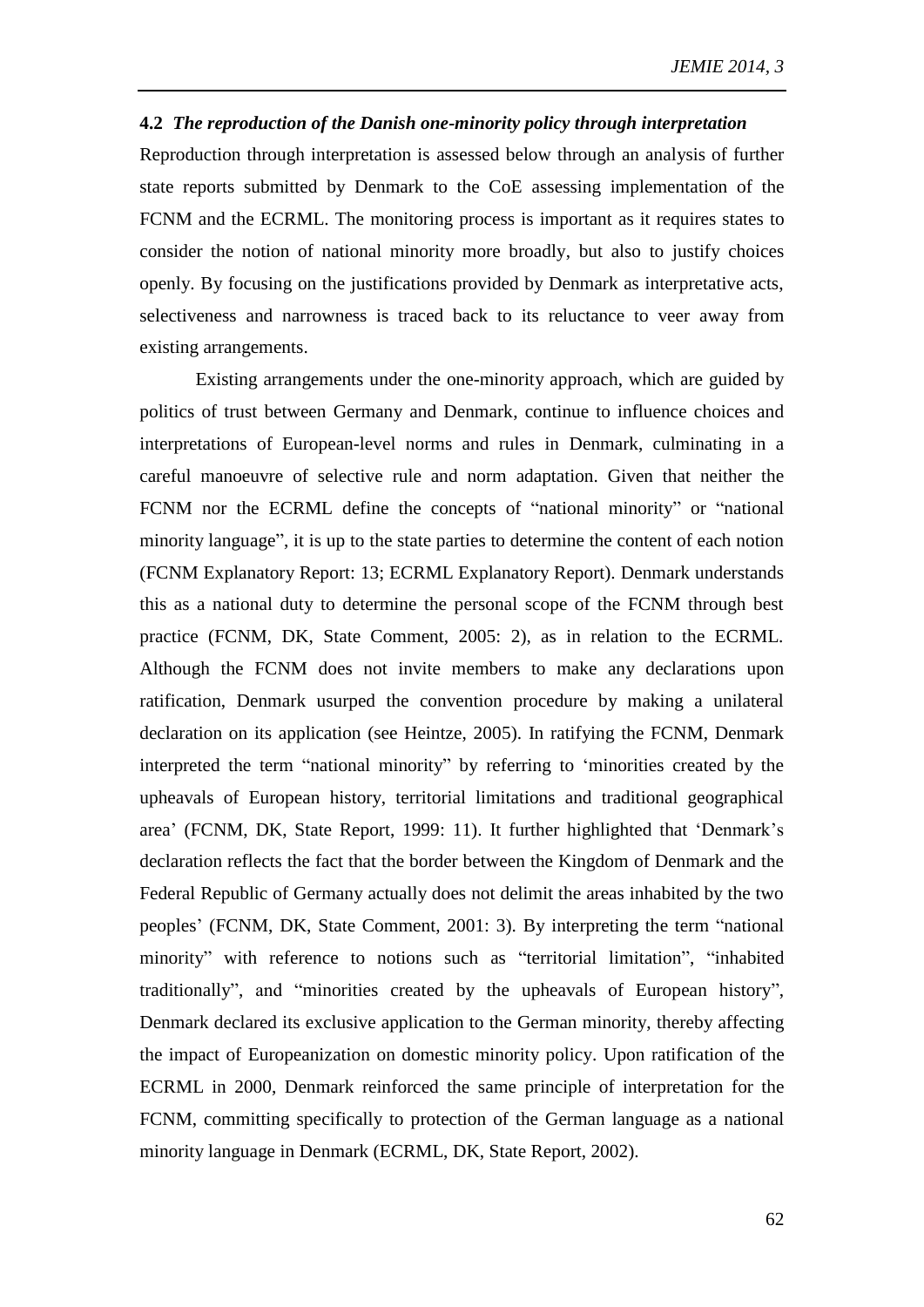The decision to only apply the ECRML and the FCNM to the German minority and the German language in Denmark became the central point of criticism among the CoE monitoring bodies. CoE's expert bodies repeatedly reiterated that the 'personal scope of application of the FCNM merits further consideration by the Government of Denmark with those concerned' or that the 'restrictive personal scope continues to be of concern' (CoM, DK, Resolution, 2001; 2005). Each expert body has levelled criticism in their monitoring by highlighting, for instance, that Denmark should reconsider its application and provide solid reasons for its narrow interpretation and application, particularly as it excludes other groups with longstanding ties in Denmark from enjoying protection under the FCNM (Heintze, 2005: 116). Denmark has therefore been asked to provide better grounds for excluding groups such as Roma, Greenlanders and the Faeroese and their languages from the scope of implementation of the FCNM and the ECRML. The Advisory Committee often points to developments in other Europe countries which have recognized the Roma as a national minority, not least in the rest of Scandinavia, and underlined that persons belonging to the Roma community in Denmark have indicated that they would like protection under the FCNM (FCNM; DK, AC Opinion, 2005: 12). As Weller points out, Denmark's reluctance to recognize the Roma and Sinti as a national minority has triggered a 'dispute involving the Council of Europe FCNM Advisory Committee and Denmark' (2008: 1). The Advisory Committee has further urged Denmark to extend its application to groups such as the Faeroese and Greenlanders, who also have a historical presence in Denmark (FCNM, DK, AC Opinion, 1999), and live in contexts which makes them eligible to qualify for national minority protection under the FCNM. The exclusion of the above groups from the status of "national minority" in Denmark has also been described as incompatible with the overarching purpose of the FCNM, and Denmark has been urged to reexamine its entire interpretation and application of the instrument (FCNM, DK, AC Opinion, 1999).

Similarly, the Committee of Experts monitoring the ECRML has reminded Denmark of its obligations towards regional and minority languages spoken in Denmark other than German, such as Romani and the languages of Greenland and the Faroe Islands (ECRML, DK, Committee Evaluation, 2003). Criticism has also flowed regularly from minority experts across Europe. For example, Denmark was criticized for interpreting the FCNM too narrowly (Eide, 2008: 9), which was described as a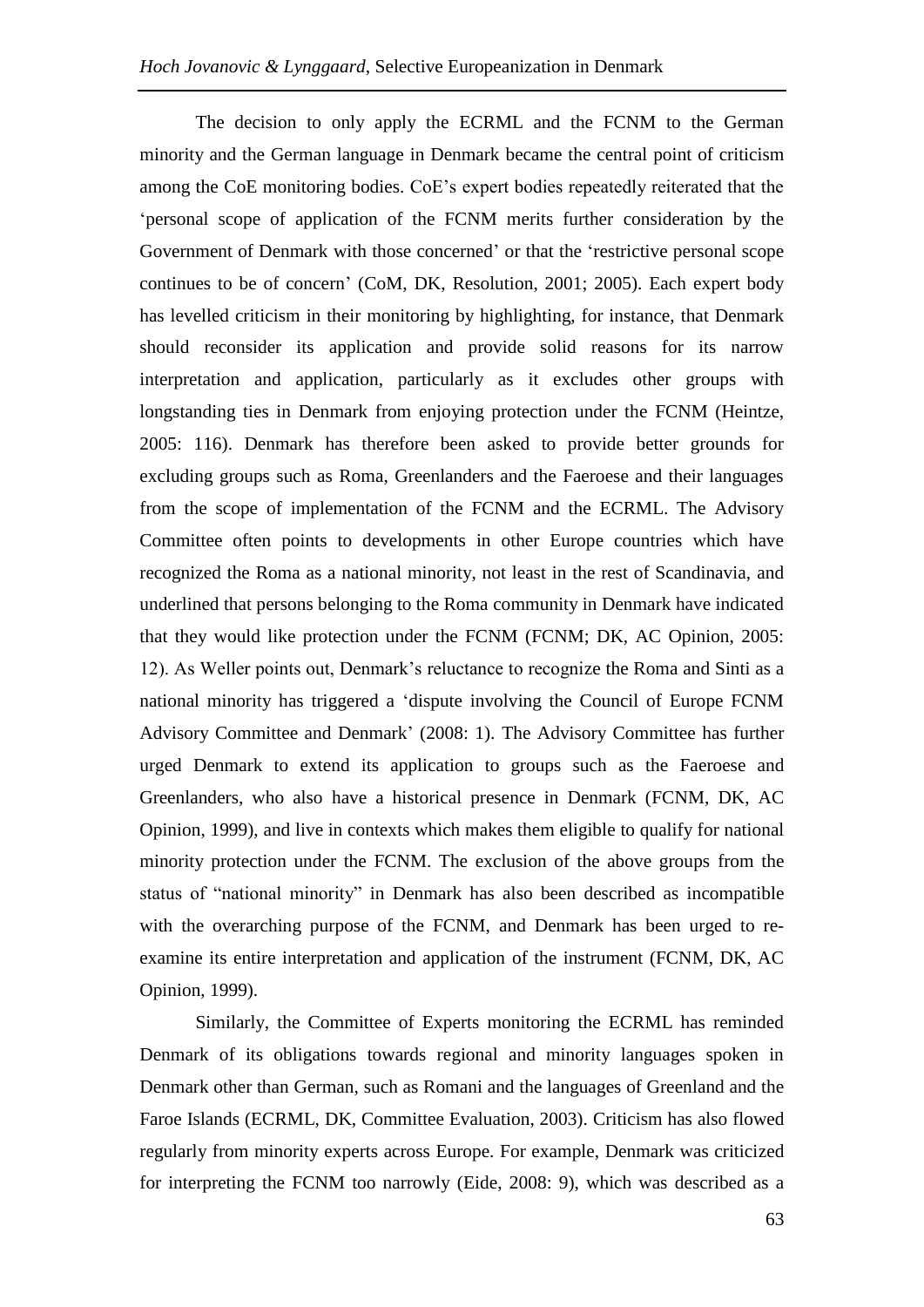'strategic undertaking by which Denmark attempts to limit the potential beneficiaries of minority rights instruments' (Phillips, 2004: 114). By restricting the application to the German minority, Denmark was criticized causing the instrument to have only a limited scope of application (Weller, 2008: 1), especially since there are other minority groups with a historical presence in Denmark that qualify for minority protection under the FCNM. The earlier Human Rights Commissioner for the Baltic Sea region, Ole Espersen, also expressed disappointment over Denmark's minority politics, arguing that Denmark 'sets a bad example for other states who might now also become inspired to exclude certain groups from qualifying for minority protection' (Politiken, 2001). Amnesty International urged Denmark to make the Greenlanders a national minority under the FCNM, noting that Denmark cannot 'neglect offering Greenlanders the same rights as to the German minority' (Greenlandic Broadcasting Corporation, 2011a). Amnesty's criticism emerged particularly in relation to the lack of certain minority rights for those Greenlanders and Faroese living in mainland Denmark, especially in relation to interpretation services and cultural support which they do not receive, in contrast to members of the German minority (Greenlandic Broadcasting Corporation, 2011b; 2011c). Politicians from Greenland and the Faroe Islands are also increasingly interested in addressing the issue of granting minority rights to those originally from the islands and that now live elsewhere in Denmark, and the fact that they should have the same rights as the German minority (Greenlandic Broadcasting Corporation, 2011b).

In response to the above criticism, Danish comments to the CoE insist on the following understanding of the concept national minority group: 'the fact that the Convention is aimed at minorities created by the upheavals of European history must be taken into account when determining the notion of national minority in relation to the Framework Convention' (FCNM, DK, State Comment, 2000: 2). It is also reiterated that 'several of the provisions in the Convention contain territorial limitations, dealing with areas which are inhabited by persons belonging to national minorities, traditionally or in substantial numbers' (*ibid:* 2-3). Denmark repeatedly argued that neither the FCNM, nor any other international instrument for that matter, has defined the term "national minority", in effect leaving it up to the states to determine the content of the notion through practice (Heintze, 2005: 116-117). Regarding the remarks raised over other minorities in Denmark, such as the Roma or the populations of the Faroe Islands and Greenland, the FCNM is not understood to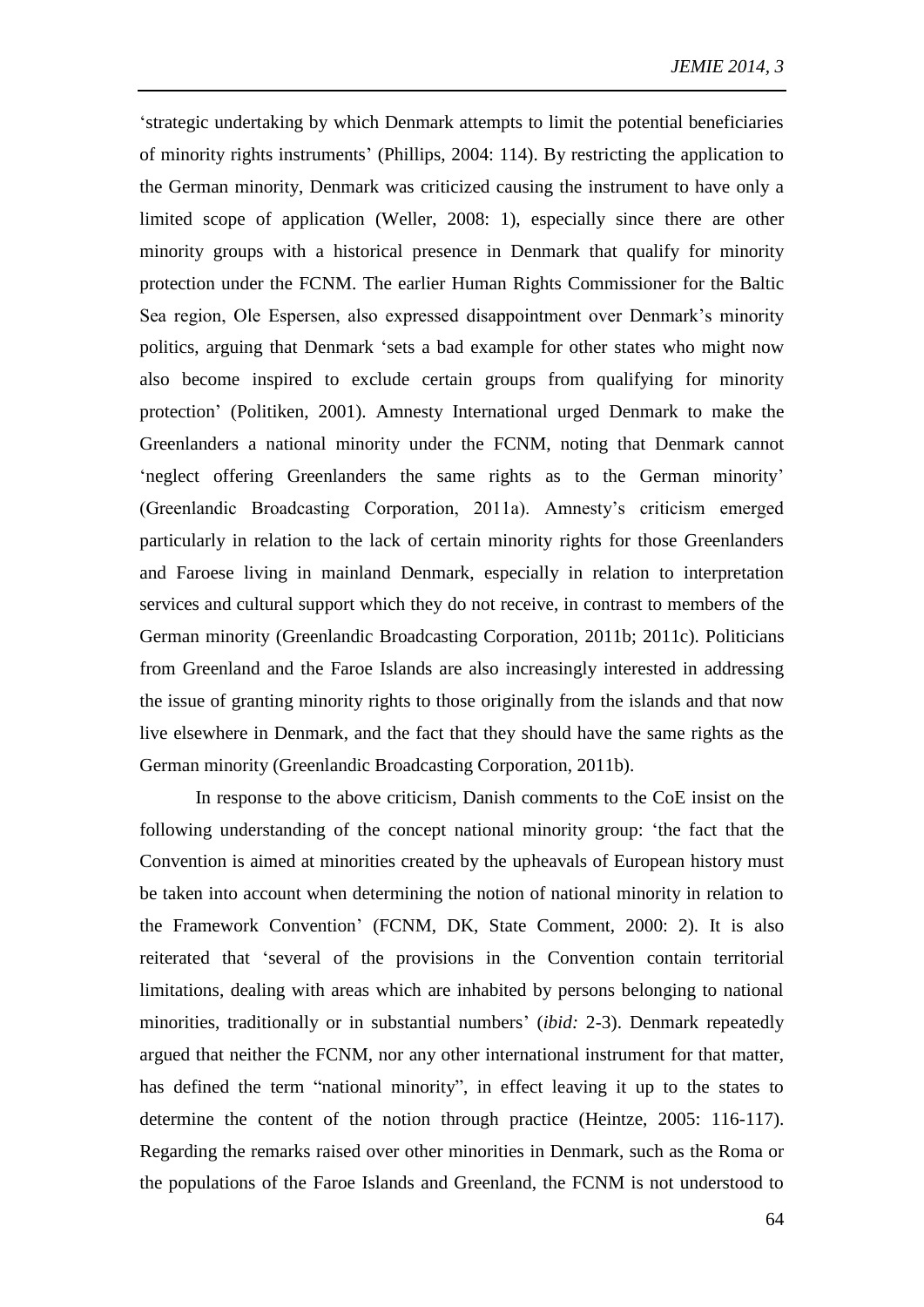apply to matters that 'result from home rule arrangements or to groups that are not regarded as minorities in the Danish Realm' (FCNM, DK, State Comment, 2000: 3). In all four state reports Denmark underlines that 'not all ethnic, cultural, linguistic or religious differences are necessarily tantamount to the existence of a national minority'. The Danish government thus holds the view that immigrants and refugees cannot be considered to be covered by the notion of "national minority" (*ibid*: 3). To date, requests to consider whether Greenlanders and Faroese living in Denmark (and not on Greenland or the Faroe Islands) can be considered national minorities under the FCNM have not been addressed by Danish authorities.

Hence European-level minority policy norms and rules have not made any great marks on the Danish one-minority policy. Instead, Denmark makes a clear distinction between the formation and origin of different minority groups. The state reports refer to the Roma as 'newly formed groups, with no historic, long or coherent ties with Denmark, but are either immigrants or refugees' (FCNM, DK, State Comment, 2001: 8). Regarding the people of Greenland and the Faroe Islands, reports describe their situation as subject to other specific bills and home rule arrangements, which credit them with extensive self-rule (*ibid*), without touching upon the situation of those living in mainland Denmark. Gaining the status of a national minority is thus interpreted in light of historical ties, clear territorial links to Denmark and type of agreements credited to each group. The same criteria also serve to justify the exclusion of groups other than the German minority. The first state report submitted by Denmark to the ECRML contended that 'speakers of the Romani language only arrived in Denmark in the late 1960s […] and that Romani have thus no *historical* or *long-term* affiliation to Denmark' (ECRML, DK, State Report, 2002: 5, emphasis added). Regarding the Faroe Islands and Greenland, Denmark again referred to the two Home Rule Acts of 1948 and 1978 respectively, arguing that 'each island enjoys considerable autonomy in internal affairs, including specific language policies, applying to the language speakers of both islands' (*ibid*: 4).

Denmark has not taken on board the above recommendations and criticism, but has instead stuck to its chosen path, interpreting the term "national minority" along existing parameters even when other countries have chosen a broader scope of recognition. As seen above, many monitoring reports by CoE and its expert bodies have repeatedly highlighted that the specific scope of application of the FCNM in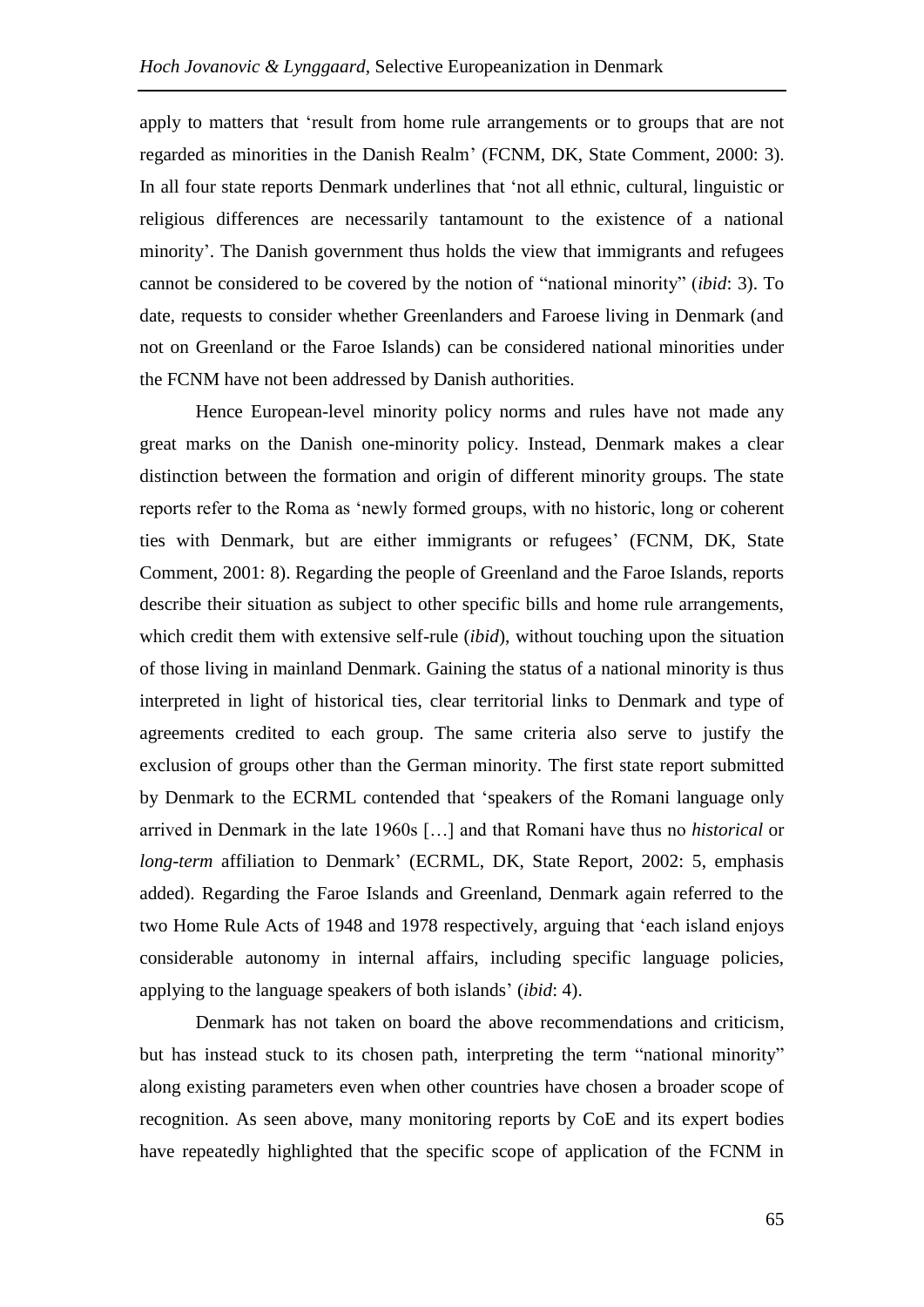Denmark, limited to the German minority in South Jutland, has not been satisfactorily addressed by Danish authorities.

#### **4.3** *The reinforcement of interstate relations through European commitments*

The criteria by which groups other than the German minority are excluded from qualifying for national minority protection show the continued effectiveness of interstate history, which has provided Danish minority policy with its main contours. Two essential components of that history, which continue to shape Denmark's minority policy, are bilateral agreements and the idea of reciprocity as a shared principle. Denmark's approach to national minority rights in the light of Europeanization lies in a preference for interstate relations, namely the wish for reciprocity with Germany, rather than the understanding of fundamental rights promoted by the FCNM and ECRML (and the EU). Although the idea of reciprocity was established at a time when the geopolitical context between Denmark and Germany differed from interstate relations today, it still informs policy choices and interpretations in Denmark. The principles by which the rights of the Danish minority are upheld thus produce contradictory effects. On the one hand, they are well suited to the context of the German minority and relations with Germany, but on the other hand the unique historical experience based on bilateralism and reciprocity has restrictive effects on the recognition of other minority groups that fall outside the framework of that particular experience. The selective Europeanization process and the translation of European-level norms and rules on minority rights are thus affected by Denmark's preference of existing principles. Both interpretations and policy choices are informed by expectations of upholding mutual commitments between Germany and Denmark, and not necessarily because new levels of protection, preservation or promotion are considered legitimate.

Although both CoE instruments were implemented by Germany and Denmark at a similar pace (the FCNM was signed in 1995, ratified in 1997 and the document entered into force in 1998 in both countries), Germany has extended its scope of application beyond the boundaries of the Bonn-Copenhagen declarations. Being more ethnically heterogeneous than Denmark, Germany took further historical experiences into consideration when ratifying the FCNM and the ECRML. Besides the Danish minority, Germany also recognizes the Sorbian people, the Frisians, and the Roma and Sinti (see FCNM, Germany, State Report, 2000). Thus, although European-level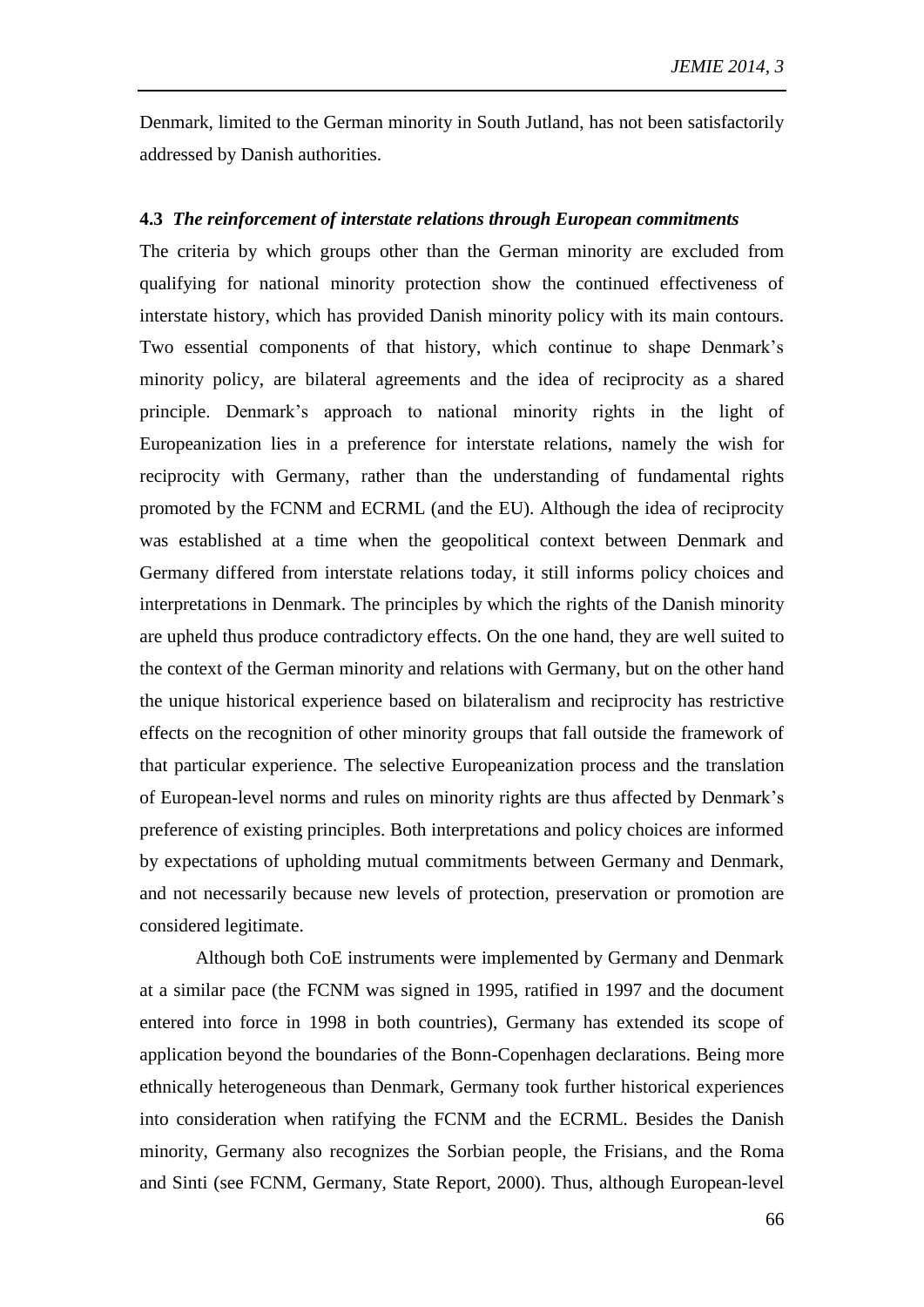norms and rules have been filtered through the notion of reciprocity, and the Bonn-Copenhagen declarations have been considered by each country when ratifying the European minority rights instruments, it is only in Denmark that the unique interstate history serves as the central blueprint for Europeanization of domestic minority policy.

From the perspective of minority actors, Europeanization has not replaced the main content of the Bonn-Copenhagen declarations nor the role of the most significant actors in Danish minority policy conduct. The most significant fields of minority life, such as schools or kindergartens, are upheld by the original bilateral agreements (C. Diedrichsen; Grella, interviews), and are still rooted in the desire to 'maintain good neighbourly relations' (H. Hansen, interview). The most important actors are still Denmark and Germany, including the government of Schleswig-Holstein (Hallmann, interview), which has not changed since the 1950s. Minority actors also attach significance to the history of the region and the gradual improvement in bilateral relations, which is summarized by a minority activist as follows: 'We had a phase of working against each other, then we had a phase of working next to each other; then we had a phase of working with each other and then, through the respect for the uniqueness of each other, we have a phase of working for each other' (Matlok, interview). Even if European-level norms and rules add certain guarantees related to political representation and language promotion, Danish minority policy reacts more strongly to what occurs in the domain of interstate relations and how rights are conferred upon the Danish minority in Germany, rather than at the European level.

### **Conclusion: careful, selective and "cosmetic" Europeanization**

Assessing the Europeanization of Danish minority policy not only illustrates the difficulties affecting domestic minority policies through European-level norms and rules, but also the continued institutional impact of early negotiated interstate relations which shape the outlook and execution of many domestic minority regimes. Danish minority policy options continue to be framed by a historically created context. The case at hand shows the continued importance attached to interstate arrangements between Denmark and Germany and the Danish one-minority policy, dating as far back as the mid-1950s. This is consistent with the perspective of institutional path dependency, which emphasizes the continued effect of institutionalized norms and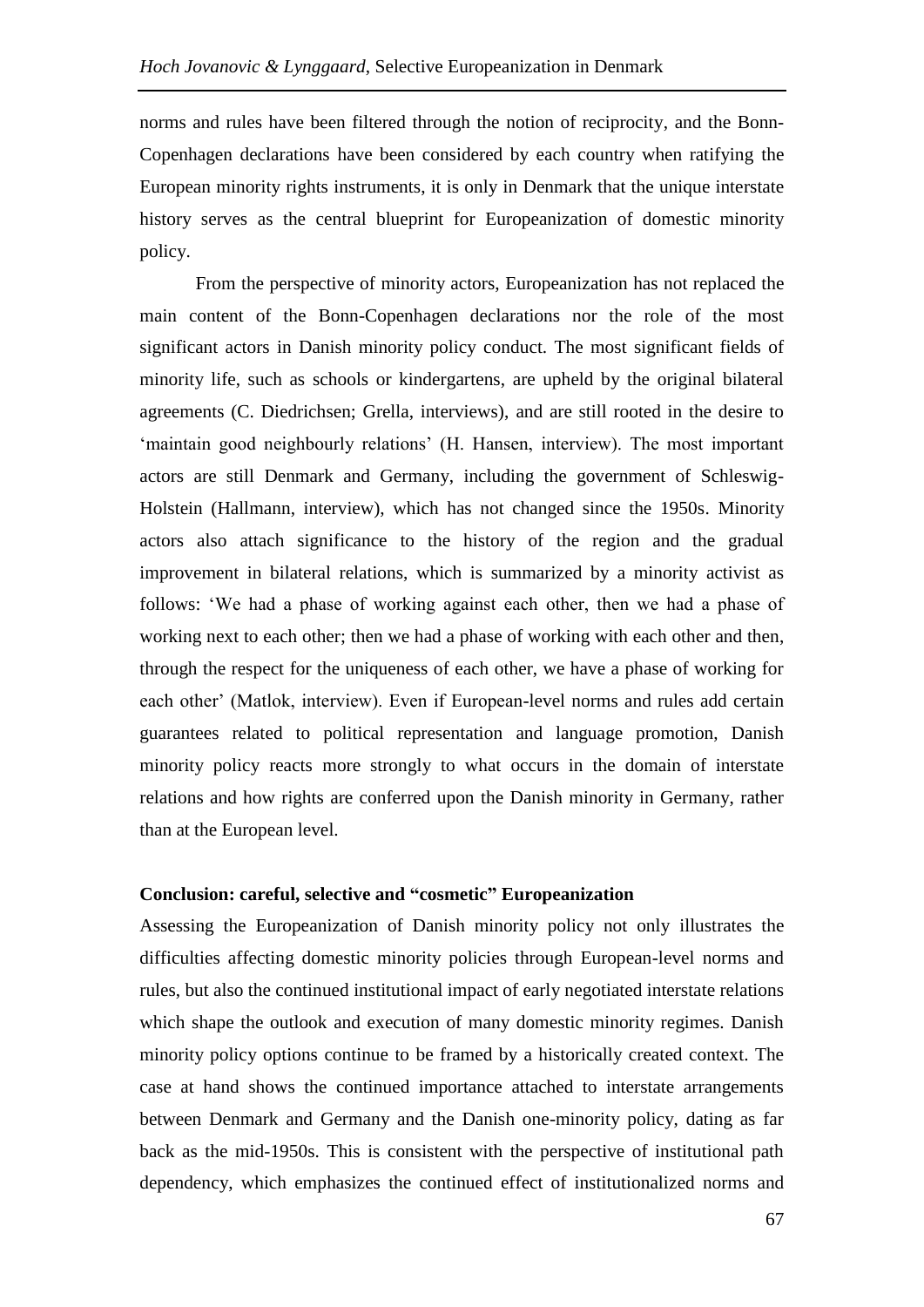rules on which policy actors and issues are included or excluded, and which types of decision-making procedures are considered appropriate or inappropriate in the production of policies. At the same time, we have also seen that Danish minority policy is not entirely untouched by more recently developed European-level norms and rules. This is explained through the process of translating international norms and rules. Different Danish governments and minority authorities have selectively adopted European norms and rules, particularly on matters relating to minority language, while resisting others, particularly by proactively promoting the Danish interpretation of what constitutes a national minority.

This article has shown that, while historical decisions continue to affect domestic policy conduct, they also influence national minority policies in the context of Europeanization. Future studies could be extended to include cases without kinstates in order to further test the influence of interstate relations on domestic policy development. Introducing the role of a kin-state into Europeanization research shows the continued role played by "external" intervening variables which could also be applied in assessing Europeanization in other policy areas such as migration, citizenship or asylum policies. Finally, the case at hand has shown that there is a need to consider Europeanization research beyond the narrow focus of the domestic impact of the EU, to include broader European norms and conventions.

### *References*

- Advisory Committee on the Framework Convention for the Protection of National Minorities. *Opinions on Denmark,* 2000; 2004; 2011.
	- \_\_\_\_. *Comments of the Government of Denmark on the opinions of the Advisory Committee.*  2001; 2005; 2011.
- Ahmed, T. *The Impact of EU Law on Minority Rights.* Oxford: Hart Publishing, 2011.
- Becker-Christensen, H. *Dansk Mindretalspolitik in Nordslesvig: Udformningen af den Danske Politik over for det tyske mindretal 1918-20 [Danish minority policy in North Schleswig: the formation of Danish politics regarding the German minority 1918-20]*. Aabenraa: Institute for Border Region Studies, 1984.
- \_\_\_\_. *Det tyske mindretal in Nordslesvig 1920-1932 I [The German minority in North Schleswig 1920-1932 I].* Aabenraa: Institute for Border Region Studies, 1990.
- Bolzano/Bozen Recommendations on National Minorities in Inter-State Relations. OSCE High Commissioner on National Minorities. The Hague, 10 June 2008.
- Brubaker, R. *Nationalism Reframed: Nationhood and the National Question in the New Europe.* Cambridge: Cambridge University Press, 1996.
- Bulmer, S. 'Theorizing Europeanization'. In *Europeanization: New Research Agendas*, eds. P. Graziano and M. Vink, 46-58. Basingstoke: Palgrave Macmillan, 2007.
- Bulmer, S., and M. Burch. *The Europeanization of Whitehall UK Central Government and the European Union.* Manchester: Manchester University Press, 2009.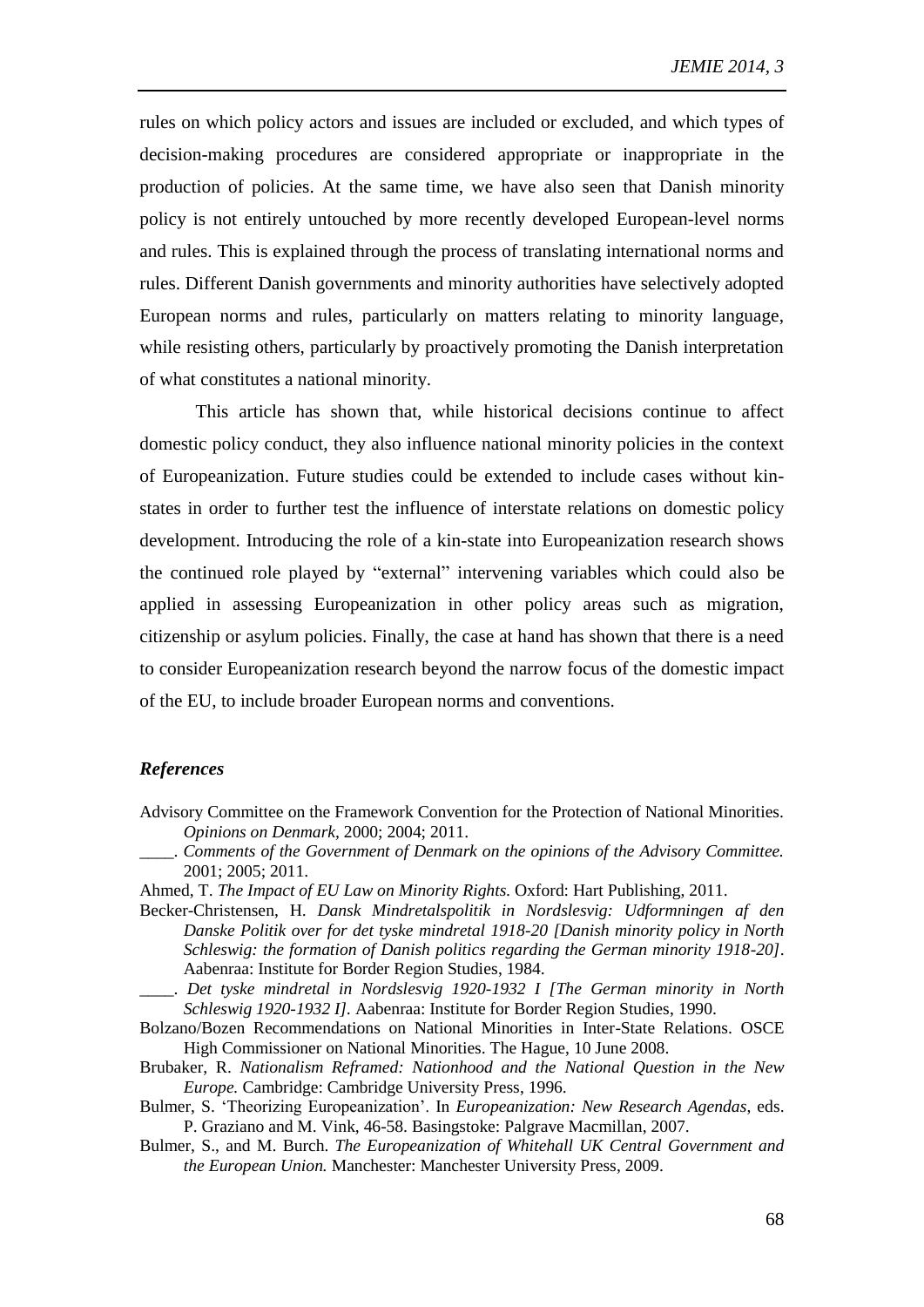- \_\_\_\_. 'The "Europeanization" of Central Government: the UK and Germany in Historical Institutionalist Perspective'. In *The Rules of Integration*, eds. M. Aspinwall and G. Schneider, 73-96*.* Manchester: Manchester University Press, 2001.
- Börzel, T.A., and T. Risse. 'Europeanization: The Domestic Impact of European Union Politics'. In *Handbook of European Union Politics*, eds. K.E. Jørgensen, M.A. Pollack and B. Rosamond, 483-504. London: Sage Publications, 2006.
- Christiansen, E.M., and A. Teebken. *Living Together: The Minorities in the German-Danish Border Regions.* Flensburg: ECMI, 2001.
- Committee of Experts. *Report for the Committee of Experts on the application of the Charter in Denmark,* 2004; 2007; 2010; 2012.
- \_\_\_\_. *Recommendations of the Committee of Ministers on the application of the European Charter for Regional or Minority Languages by Denmark,* 2004; 2007; 2011.
- \_\_\_\_. *Resolutions on the implementation of the Framework Convention for the Protection of National Minorities by Denmark,* 2001; 2005; 2012.
- Council of Europe *Framework Convention for the Protection of National Minorities and Explanatory Report*, 1995*,* ETS No. 157.
- Council of Europe. *European Charter for Regional or Minority Languages*, 1998, ETS No. 148.
- Declaration on the Rights of Persons Belonging to National or Ethnic, Religious and Linguistic Minorities. *United Nations.* General Assembly, 18 December, 1992.
- Eide, A. 'Towards a Pan-European Instrument?' In *The Framework Convention for the Protection of National Minorities: A Useful Pan-European Instrument?* eds. B. DeWitte, P. Lemmens and A. Verstichel, 5-16. Antwerp: Intersentia, 2008.
- European Council. *Presidency of the European Council, Presidency Conclusions*. Copenhagen, 21-22 June 1993.
- Exadaktylos, T., and C.M. Radaelli. 'Research Designs in European Studies'. *Journal of Common Market Studies* 47(3) (2009): 507–530.
- Falkner, G., O. Trieb, M. Hartlapp and S. Laiber. *Complying with Europe. EU Harmonization and Soft Law in the Member States*. Cambridge: Cambridge University Press, 2005.
- Greenlandic Broadcasting Corporation. *Amnesty vil gøre grønlændere til nationalt mindretal [Amnesty want the Greenlanders to become a national minority].* 15 March 2011a.
- \_\_\_\_. *Folketingspolitikere vil undersøge mindretals-idé [Members of the Danish Parliament want to investigate the minority-idea]*. 16 March 2011b.
- \_\_\_\_. *Folkeretsekspert: Grønlændere I Danmark bør have mindretalsstatus [International Law expert: The Greenlanders in Denmark should have minority status ].* 18 March 2011c
- Hall, P.A., and R.R. 'Taylor. Political Science and the Three New Institutionalisms'. *Political Studies* XLIV (1996): 936 –957.
- Hansen, H., and S. Matlok. *Comments made by the German minority on the 2nd State Report of the Danish government with respect to the Framework Convention of the European Council about National Minorities (09-09-04).* Aabenraa: BDN, 2004.
- Harck, S. 'Fra Bonn til Strasbourg: Danskernes, tyskernes og frisernes mindretalsrettigheder 1945-2000' ['From Bonn to Strasbourg: Minority Rights of the Danes, Germans and Frisians 1945-2000)']. In *København-Bonn Erklæringerne 1955-2005: De dansk-tyske mindretalserklæringers baggrund, tilblivelse og virkning [The Copenhagen-Bonn Declarations 1955-2005: The Danish-German minority declarations background, formation and effect]*, ed. J. Kühl, 331-349*.* Aabenraa: Institute for Border Region Studies, 2005.
- Heintze, H.J. 'Article 3'. In *The Rights of Minorities: A Commentary on the European Framework Convention for the Protection of National Minorities*, ed. M. Weller, 107- 137*.* Oxford: Oxford University Press, 2005.
- Henrard, K. 'The Added Value of the Framework Convention for the Protection of National Minorities (II). The Two Pillars of an Adequate System of Minority Protection'. In *The Framework Convention for the Protection of National Minorities: A Useful Pan-*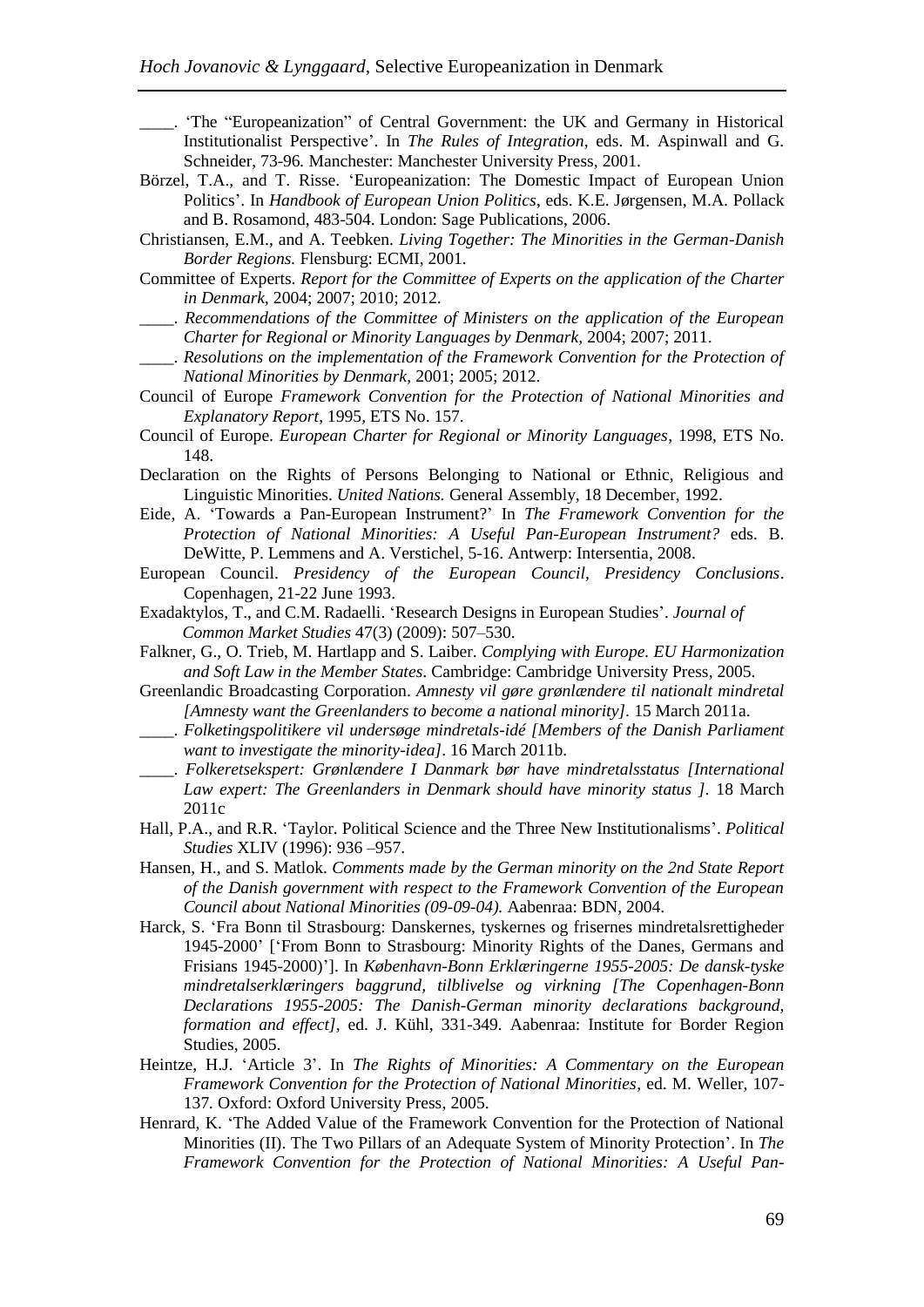*European Instrument?,* eds. B. DeWitte, P. Lemmens and A. Verstichel, 91-116. Antwerp: Intersentia, 2008.

- Hoch Jovanovic, T. 'Europeanization'. In *Minority Issues in Europe: Rights, Concepts, Policy*, ed. T. Malloy, 75-103. Berlin: Frank and Temme, 2013.
- \_\_\_\_. *Reinventing National Minority Rights through European Integration: From Top-down to Bottom-up Europeanization*. PhD dissertation, Roskilde University, 2014a.
- Hofmann, R. 'The Framework Convention for the Protection of National Minorities: An Introduction'. In *The Rights of Minorities: A Commentary on the European Framework Convention for the Protection of National Minorities*, ed. M Weller, 1-24. Oxford: Oxford University Press, 2005.
- Kay, A. 'A Critique of the Use of Path Dependency in Policy Studies'. *Public Administration*  83(3) (2005): 553-571.
- Kjær, P., and OK. Pedersen. 'Translating Liberalization: Neoliberalism in the Danish Negotiated Economy'. In *The Rise of Neoliberalism and Institutional Analysis,* eds. J.L. Campbell and O.K. Pedersen, 219-248*.* New Jersey: Princeton University Press, 2001.
- Klatt, M. 'The Danish-German Border Region as an Example for Integration in the European Context'. In *Minority Policy in Action: The Bonn-Copenhagen Declarations in a European Context 1955-2005*, eds. J. Kühl and M. Weller, 139-158. Aabenraa: Institute for Border Region Studies, 2005.
- Knill, C. *Europeanization of National Administrations: Patterns of Institutional Change and Persistence.* Cambridge: Cambridge University Press, 2001.
- Kühl, J. 'The Bonn-Copenhagen Declaration of 1955: Background, Context and Impact of the Danish-German Minority Regulations'. In *Minority Policy in Action: The Bonn-Copenhagen Declarations in a European Context 1955-2005,* eds. J. Kühl and M. Weller, 31-89. Aabenraa: Institute for Border Region Studies, 2005.
- \_\_\_\_ and M. Weller. *Minority Policy in Action: The Bonn-Copenhagen Declarations in a European Context 1955-2005*. Aabenraa: Institute for Border Region Studies, 2005.
- Lantschner, E. 'Bilateral Agreements and their Implementation'. In *Minority Issues Handbook: Mechanisms for Implementation of Minority Rights*, Council of Europe and European Centre for Minority Issues, 203-220. Strasbourg: Council of Europe Publishing, 2004.
- Letschert, RM. *The Impact of Minority Rights Mechanisms.* The Hague: TMC Asser Press, 2005.
- Lynggaard, K. 'Discursive Institutional Analytical Strategies'. In *Research Design in European Studies: Establishing Causality in Europeanization* , eds. T. Exadaktylos and C.M. Radaelli, 85-104*.* Basingstoke, UK: Palgrave-MacMillan, 2012.
- \_\_\_\_. 'The Institutional Construction of a Policy Field: A Discursive Institutional Perspective on Change within the Common Agricultural Policy'. *Journal of European Public Policy* 14(2) (2007): 295-314.
- \_\_\_\_. *The Common Agricultural Policy and Organic Farming: An Institutional Perspective on Continuity and Change*. Wallingford, UK: CAB International, 2006.
- Lubowitz, F. 'Det tyske mindretal 1955-2005' ['The German minority 1955-2005']. In *København-Bonn Erklæringerne 1955-2005: De dansk-tyske mindretalserklæringers baggrund, tilblivelse og virkning [The Copenhagen-Bonn Declarations 1955-2005: The Danish-German minority declarations background, formation and effect]*, ed. J Kühl, 269-289. Aabenraa: Institute for Border Region Studies, 2005.
- Malloy, T. 'European International Law'. In *Minority Issues in Europe: Rights, Concepts, Policy*, ed. T. Malloy, 51-73*.* Berlin: Frank and Temme, 2013.Mörth, U. 'Europeanization as Interpretation, Translation and Editing of Public Policies'. In *The Politics of Europeanization*, eds. K. Featherstone and C.M. Radaelli, 159-178. Oxford: Oxford University Press, 2003.
- Oeter, S. 'The European Charter for Regional or Minority Languages'. In *Minority Issues Handbook: Mechanisms for Implementation of Minority Rights*, Council of Europe and European Centre for Minority Issues, 131-154*.* Strasbourg: Council of Europe Publishing, 2004.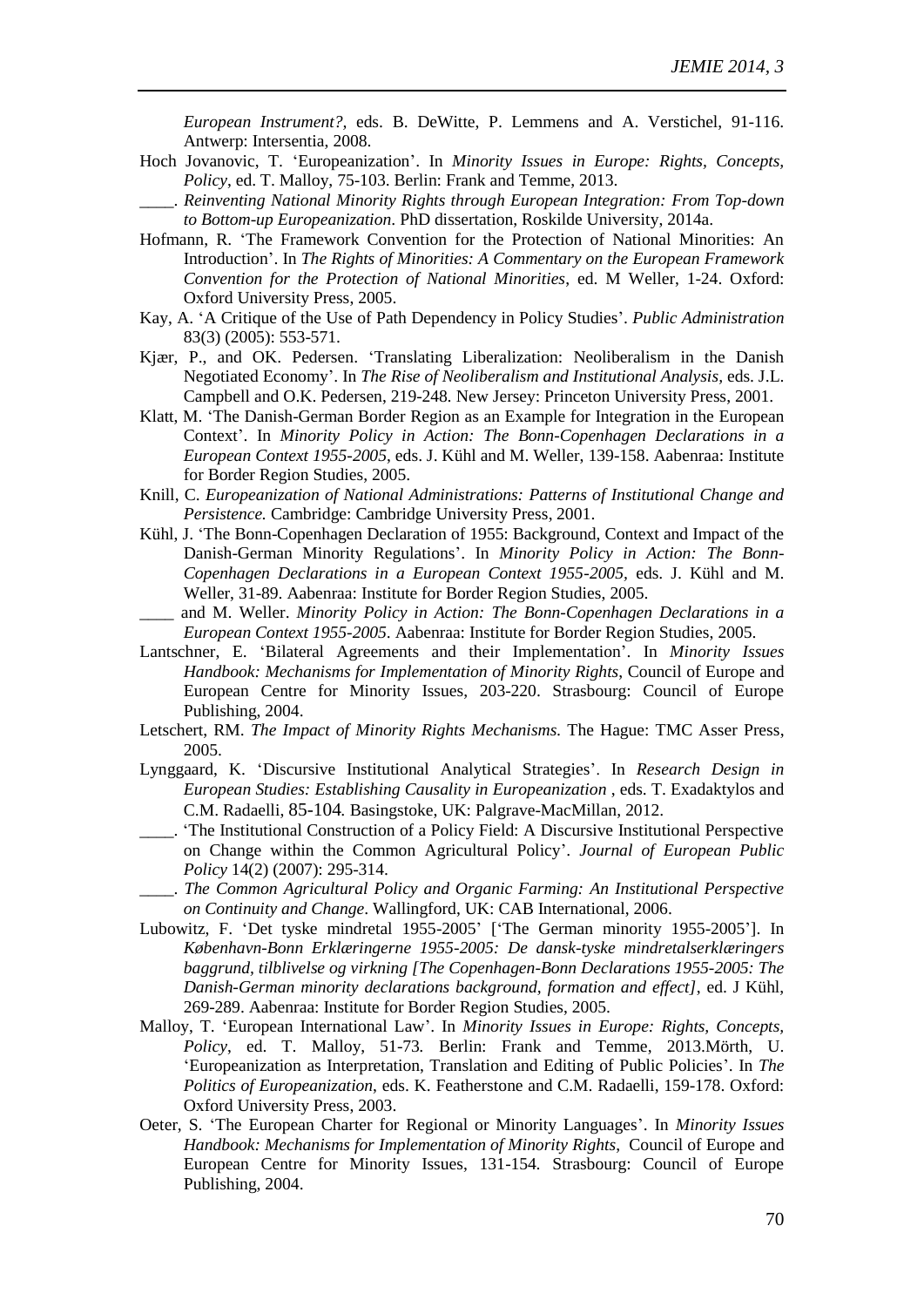- Palermo, F. 'National Minorities in Interstate Relations: Filling the Legal Vacuum?'. In *National Minorities in Interstate Relations*, eds. F. Palermo and N. Sabanadze, 3-27. Leiden and Boston: Martinus Nijhoff Publishers, 2011.
- Phillips, A. 'The Framework Convention for the Protection of National Minorities'. In *Mechanisms for the Implementation of Minority Rights Standards*, Council of Europe and European Centre for Minority Issues, 109-126*.* Strasbourg: Council of Europe Publishing, 2004.
- Pierson, P. 'Increasing Returns, Path Dependence, and the Study of Politics'. *American Political Science Review* 94(2) (2000): 251–267.
- Politiken. *Danmark svigter mindretal [Denmark neglects minority].* 3 September 2001.
- Report Submitted by Denmark on the Framework Convention for the Protection of National Minorities, 1999; 2004; 2010.
- Report Submitted by Denmark on the European Charter for Regional or Minority Languages, 2002; 2006; 2010.
- Report Submitted by Germany on the Framework Convention for the Protection of National Minorities, 2000.
- Rerup, L. 'National Minorities in South Jutland/Schleswig'. In *Ethnicity and Nation Building in the Nordic World*, ed. S. Tägil, 247-281*.* London: Hurst and Co. Publishers, 1995.
- Sasse, G. 'Minority Rights and EU Enlargement: Normative Overstretch or Effective Conditionality?' In *Minority Protection and the Enlarged European Union: The Way Forward*, ed. G. Toggenburg, 59-83*.* Budapest: LGI Books, 2004.
- Schultz Hansen, H., and SH. Kristensen. 'Mindretal og flertal i Nordslesvig 1945-1955' ['Minority and Majority in North Schleswig 1945-1955']. In *København-Bonn Erklæringerne 1955-2005: De dansk-tyske mindretalserklæringers baggrund, tilblivelse og virkning [The Copenhagen-Bonn Declarations 1955-2005: The Danish-German minority declarations background, formation and effect ]*, ed. J. Kühl, 125- 195*.* Aabenraa: Institute for Border Region Studies, 2005.
- Shoraka, K. *Human Rights and Minority Rights in the European Union.* New York and Oxon: Routledge, 2010.
- Thelen, K. and S. Steinmo. 'Historical Institutionalism in Comparative Politics'. In *Structuring Politics: Historical Institutionalism in Comparative Analysis*, eds. S. Steinmo, K. Thelen and F. Longstreth, 1-32. Cambridge: Cambridge University Press, 1992.
- The Bonn-Copenhagen Declarations, 29 March 1995.
- Torfing, J. 'Rethinking Path Dependence in Public Policy Research'. *Critical Policy Studies* 3(1) (2009): 70-83.
- Weller, M. 'Introduction: The Outlook for the Protection of Minorities in the Wider Europe'. In *The Protection of Minorities in the Wider Europe*, M. Weller, D. Blacklock and K. Nobbs, 1-7. Basingstoke: Palgrave Macmillan, 2008.
- Witte, J. 'København-Bonn Erklæringerne: den statspolitiske baggrund' ['The Copenhagen-Bonn declarations: the political background ']. In *København-Bonn Erklæringerne 1955-2005: De dansk-tyske mindretalserklæringers baggrund, tilblivelse og virkning [The Copenhagen-Bonn Declarations 1955-2005: The Danish-German minority declarations background, formation and effect ]*, ed. J. Kühl, 219-268*.* Aabenraa: Institute for Border Region Studies, 2005.

#### *Interviews*

- Diedrichsen, C. *Head of Service and Schools Board (German School and Language Association in Nordschleswig*), 10 November 2011, Aabenraa.
- Grella, H. *Museum Manager (former Member of the Political and Cultural Forum of the Youth belonging to the German Minority in Nordschleswig),* 4 December 2011, Flensburg.